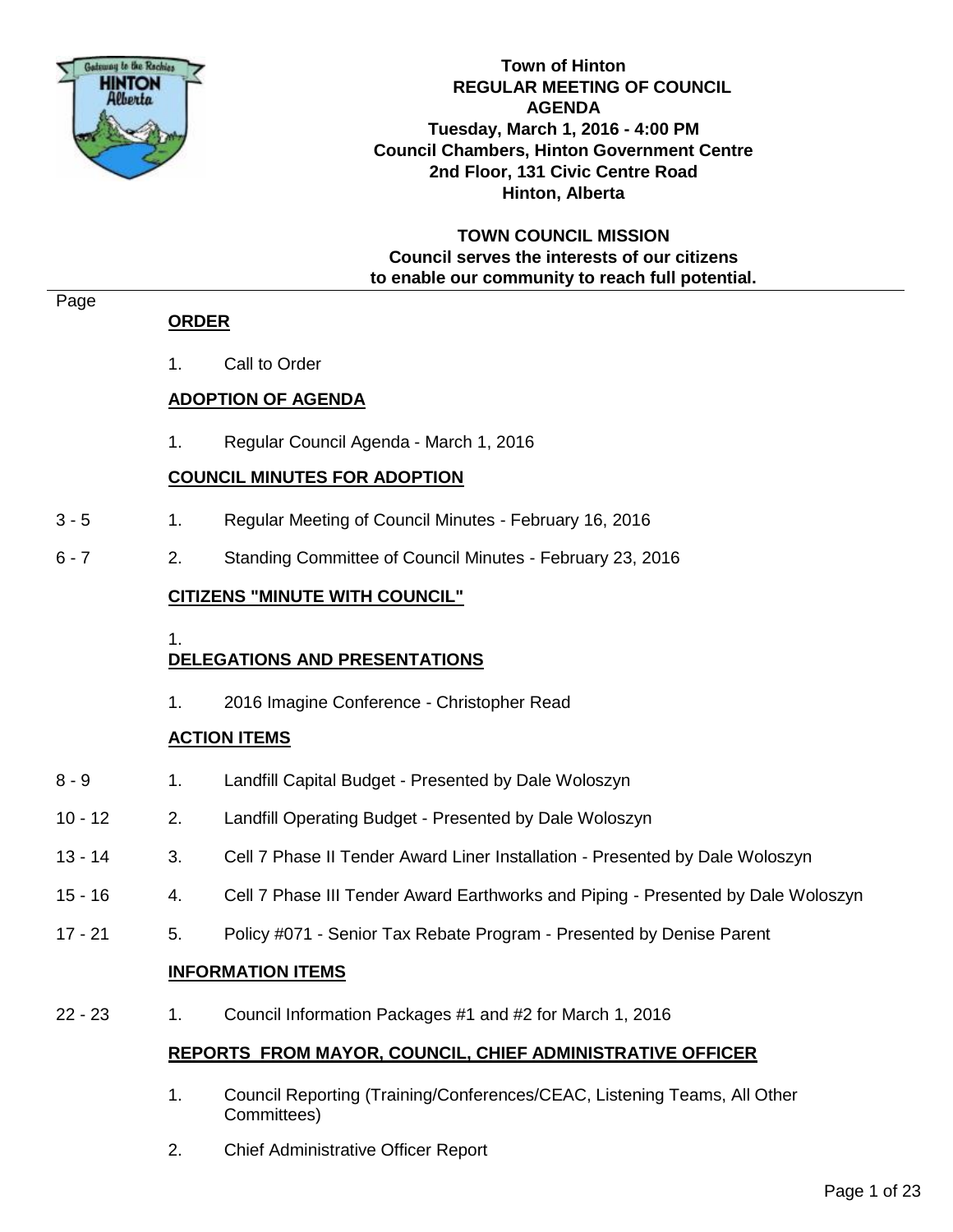

## **ADJOURNMENT**

1. Call for Adjournment of Meeting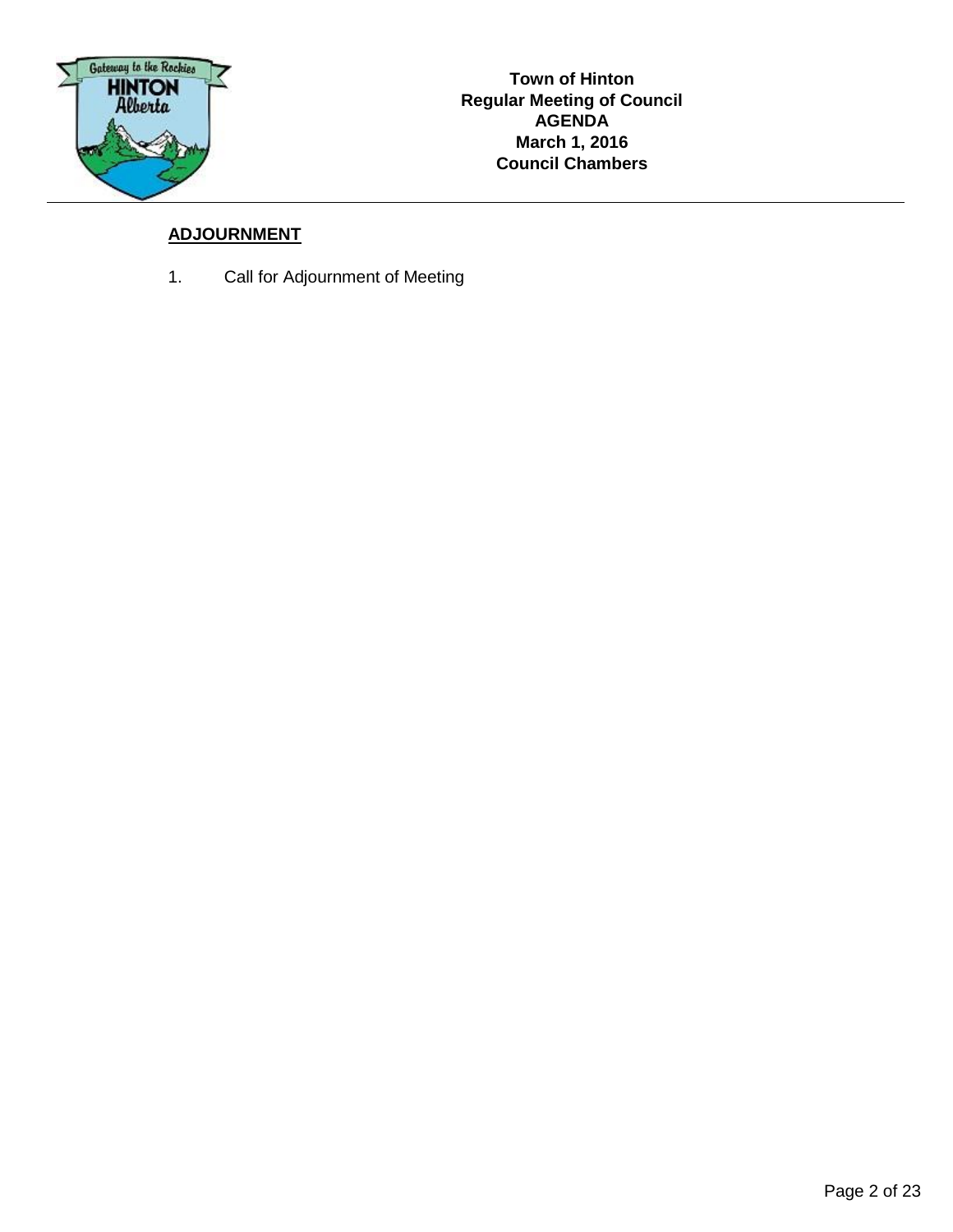

## **TOWN OF HINTON REGULAR COUNCIL MEETING MINUTES February 16, 2016**

**PRESENT:** Mayor Rob Mackin, Councillors Dale Currie, Glen Barrow, Ryan Maguhn, Marcel Michaels, Stuart Taylor, Matthew Young **ABSENT: SECRETARY:** Rhonda West – Executive & Legislative Assistant **ALSO PRESENT:** Mike Schwirtz – Chief Administrative Officer; Denise Parent – Director of Corporate Services; Laura Howarth – Director of Community & Protective Services; Wendy Jones – Director of Planning & Development; Gordie Lee – Director of Infrastructure Services

*Refer to the Regular Council Meeting Agenda package for [February 16, 2016](http://www.hinton.ca/ArchiveCenter/ViewFile/Item/1651) for detailed background information on these decisions.*

\_\_\_\_\_\_\_\_\_\_\_\_\_\_\_\_\_\_\_\_\_\_\_\_\_\_\_\_\_\_\_\_\_\_\_\_\_\_\_\_\_\_\_\_\_\_\_\_\_\_\_\_\_\_\_\_\_\_\_\_\_\_\_\_\_\_\_\_\_\_\_\_\_\_\_\_\_\_

#### **ORDER**

Mayor Rob Mackin called the Regular Council meeting to order. The time was 4:02 p.m.

#### **ADOPTION OF AGENDA**

**CURRIE - That the agenda of the Regular Council Meeting held February 16, 2016 be adopted as presented.**

**CARRIED**

#### **COUNCIL MINUTES FOR ADOPTION**

- 1. Regular Meeting of Council Minutes February 2, 2016
- 2. Standing Committee of Council Minutes February 9, 2016

#### **MAGUHN - That the Minutes listed above be approved as presented.**

#### **CARRIED**

#### **CITIZENS "MINUTE WITH COUNCIL"**

Joan Janeczko spoke to Council about the Toastmasters Club. The club is 40 years old! They invited everyone to join the celebration on March 16, 2016 at 7:00 p.m. at the Holiday Inn.

#### **DELEGATIONS AND PRESENTATIONS**

#### **1. RCMP 2015/2016 Third Quarter Report**

S/Sgt. Mark Fitzgerald presented the RCMP 2015/2016 Third Quarter Report to Council. The report contained updates on staffing, criminal activity and an outline of annual performance unit goals. He encouraged everyone to provide feedback on what they would like the police to target in their annual performance plan for 2016/2017.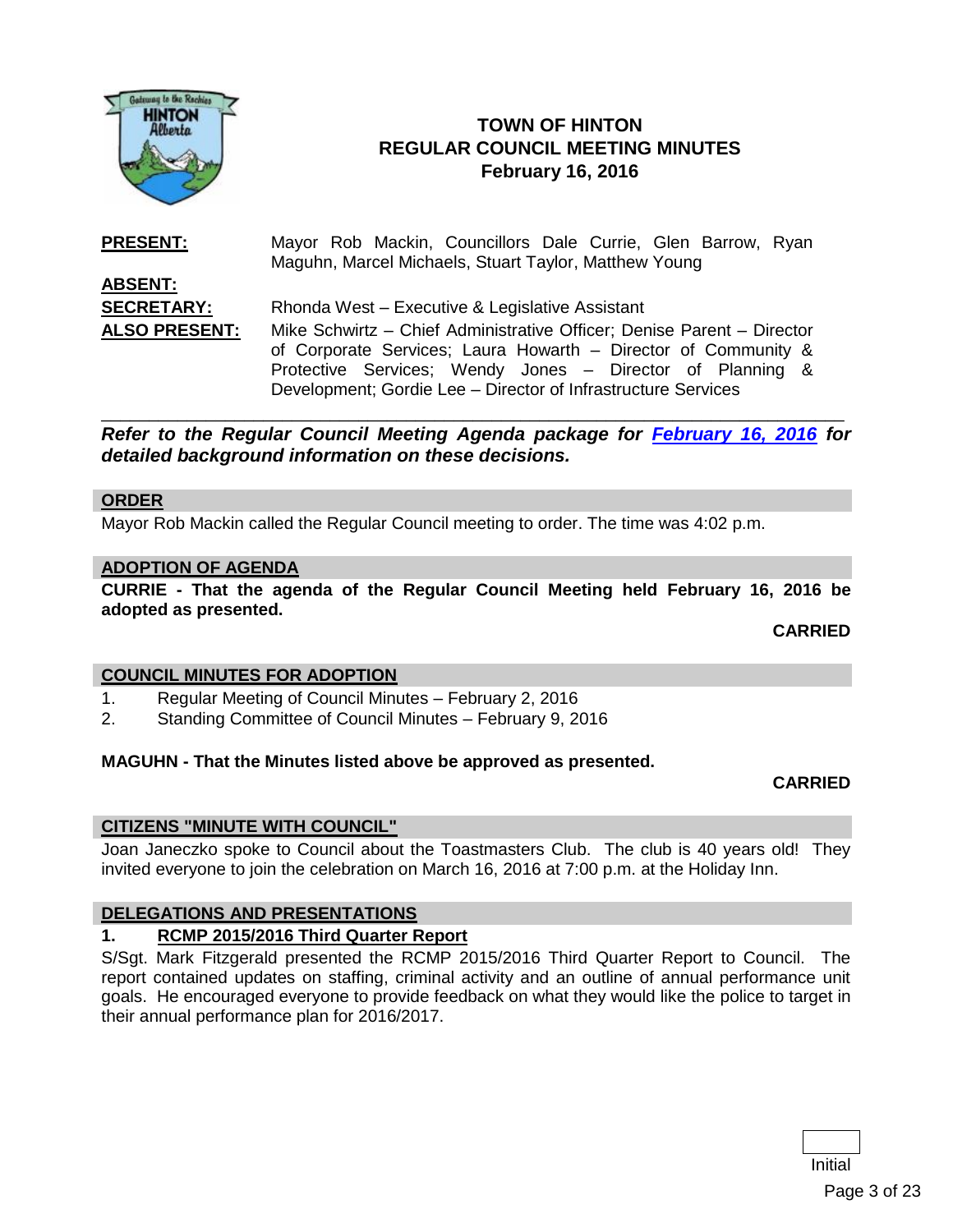| <b>ACTION ITEMS</b>                                                                                                                                                                                                                                                                                                                                                                               |                |
|---------------------------------------------------------------------------------------------------------------------------------------------------------------------------------------------------------------------------------------------------------------------------------------------------------------------------------------------------------------------------------------------------|----------------|
| $1_{-}$<br>Land Sale – Part of Lot 1, Plan 992 6740 (875 Makenny Street)<br>BARROW - That Council accept the Offer to Purchase from Ken Harasymiw to purchase a<br>subdivided portion of 875 Makenny Street (Lot 1, Plan 992 6740) to be consolidated with the<br>purchaser's adjacent property at the price with terms/conditions as previously circulated<br>and reviewed by Council In Camera. |                |
|                                                                                                                                                                                                                                                                                                                                                                                                   | <b>CARRIED</b> |
| <b>Naming Request for "Rick Bonar Wildlife Tower"</b><br>2.<br>MAGUHN - That Council support the "Maxwell Lake Lookout Tower" be named the "Rick<br>Bonar Wildlife Tower" at the Beaver Boardwalk.                                                                                                                                                                                                |                |
|                                                                                                                                                                                                                                                                                                                                                                                                   | <b>CARRIED</b> |
| CURRIE – That the commemorative plaque for the Tower be funded from Council's<br>Contingency up to \$1,000.                                                                                                                                                                                                                                                                                       |                |
|                                                                                                                                                                                                                                                                                                                                                                                                   | <b>CARRIED</b> |
| 2016 Operating and Capital Budgets<br>3.<br>BARROW - That Council approves the 2016 Operating Budget of \$32,694,645 and the<br>Capital Budget of \$14,848,500.                                                                                                                                                                                                                                   |                |
|                                                                                                                                                                                                                                                                                                                                                                                                   | <b>CARRIED</b> |
| 4.<br>Bylaw #933 - 2016 Waste Management Fee<br>CURRIE - That Council approves the amended Schedule "A" of Bylaw 933 as presented in<br>Attachment #1 to take effect April 1, 2016.                                                                                                                                                                                                               |                |
|                                                                                                                                                                                                                                                                                                                                                                                                   | <b>CARRIED</b> |
| 5.<br><b>Bylaw #1100 - Borrowing Line of Credit</b><br><b>CURRIE - That Council give Bylaw #1100 first reading.</b>                                                                                                                                                                                                                                                                               |                |
|                                                                                                                                                                                                                                                                                                                                                                                                   | <b>CARRIED</b> |
| YOUNG - That Council give Bylaw #1100 second reading.                                                                                                                                                                                                                                                                                                                                             | <b>CARRIED</b> |
| MAGUHN - That Council give unanimous consent for third reading of Bylaw #1100.                                                                                                                                                                                                                                                                                                                    | <b>CARRIED</b> |
| MICHAELS - That Council give Bylaw #1100 third and final reading.                                                                                                                                                                                                                                                                                                                                 | <b>CARRIED</b> |
| <b>INFORMATION ITEMS</b>                                                                                                                                                                                                                                                                                                                                                                          |                |
| Information on First-Run Movie Options<br>1.                                                                                                                                                                                                                                                                                                                                                      |                |

**TAYLOR – That Council endorses the purpose of the facility as a multi-use facility including at least the following uses:**

- **Local performing arts**
- **Movies**

Initial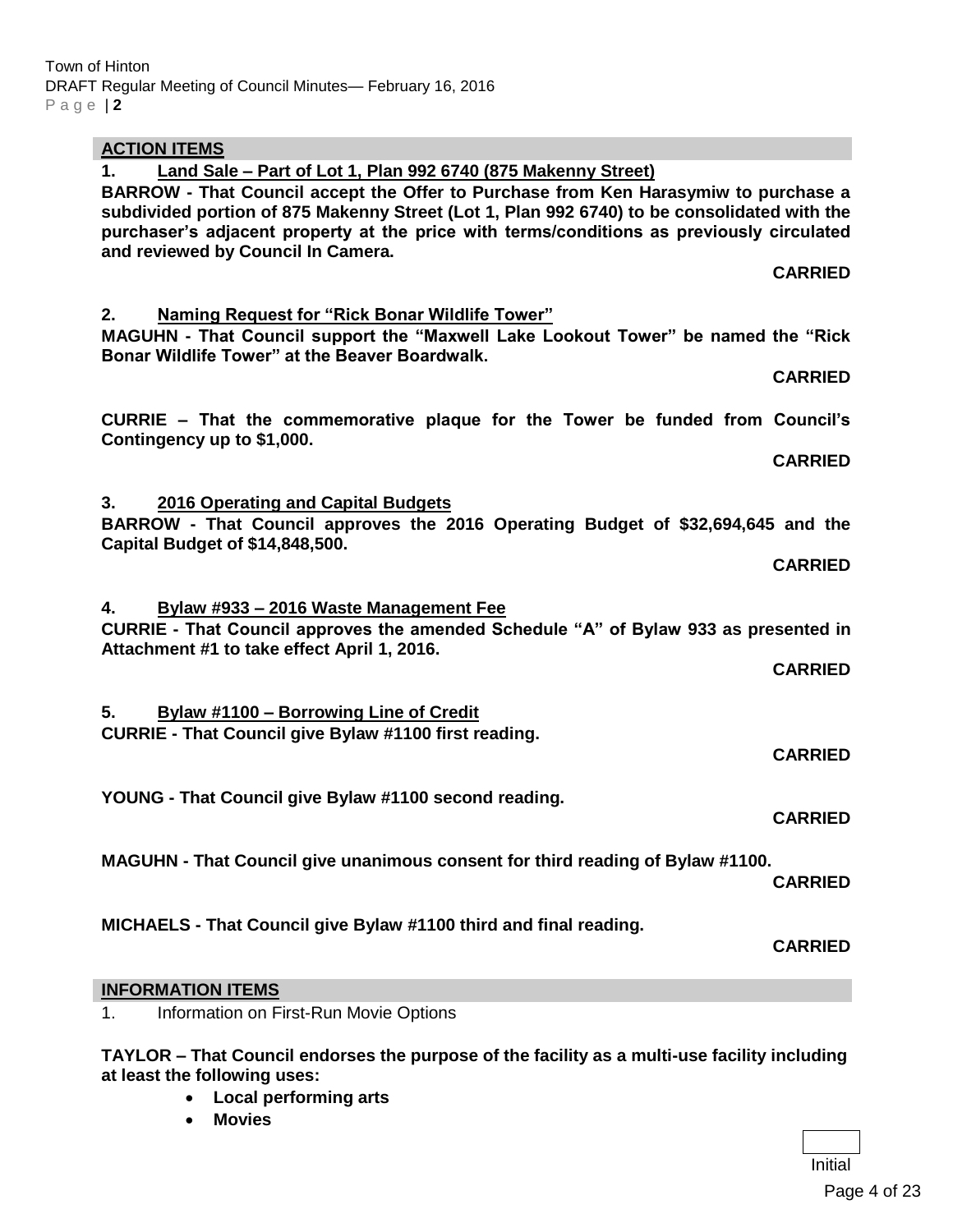Town of Hinton DRAFT Regular Meeting of Council Minutes— February 16, 2016 P a g e | **3**

- **Out of town arts; and**
- **Lectures**

**DEFEATED**

**MICHAELS - That CEAC create a Working Committee to provide a preliminary report to bring back options of operational models for the proposed performing arts building at the Guild.**

**DEFEATED**

2. Council Information Package #1 and #2 for February 16, 2016

**YOUNG - That Council Information Packages #1 and # 2 for February 16, 2016 be accepted for information.**

**CARRIED**

#### **REPORTS FROM MAYOR, COUNCIL, CHIEF ADMINISTRATIVE OFFICER**

**1. Council Reporting (Training/Conferences/CEAC, Listening Teams, All Other Committees)**

Councillors reported on the various committees, meetings and activities they attended since the last Regular Council meeting and what they plan on attending in the coming weeks. Insert taylor, michaels

Insert barrow

## **2. Chief Administrative Officer Report**

Chief Administrative Officer Mike Schwirtz provided an update on administrative matters.

#### **BARROW – That Council have a Minute with Council at Standing Committee meetings.**

**CARRIED**

#### **ADJOURNMENT**

**BARROW - That the Regular Meeting of Council adjourn.**

The time was 5:28 p.m.

**CARRIED**

Mayor

Director of Corporate Services

\_\_\_\_\_\_\_\_\_\_\_\_\_\_\_\_\_\_\_\_\_\_\_\_\_\_\_\_\_\_\_\_\_\_\_

\_\_\_\_\_\_\_\_\_\_\_\_\_\_\_\_\_\_\_\_\_\_\_\_\_\_\_\_\_\_\_\_\_\_\_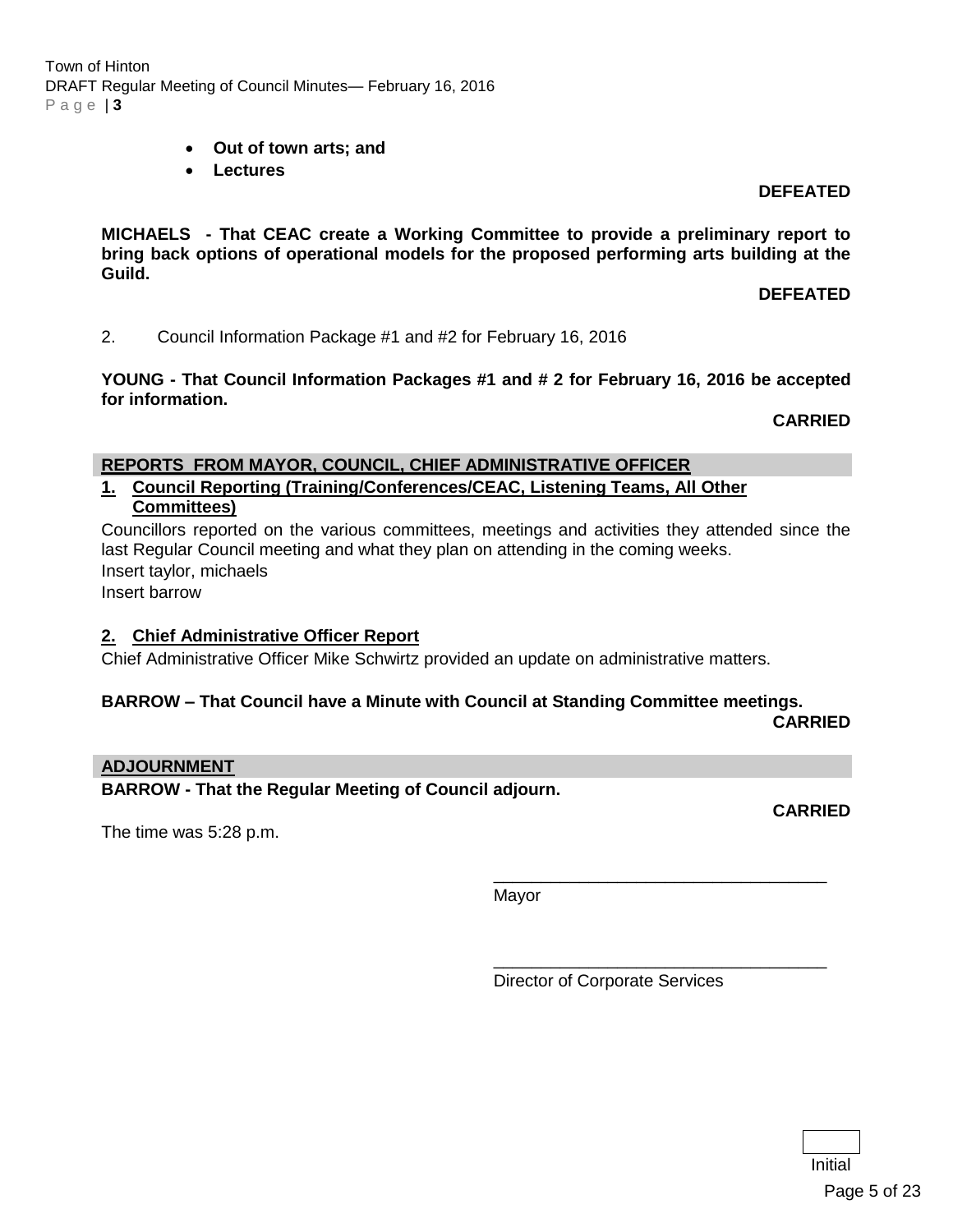## **TOWN OF HINTON**



## Minutes of the Standing Committee Meeting held February 23, 2016 Committee Room

## **Present:**

Mayor Rob Mackin, Deputy Mayor Marcel Michaels, Councillors Glen Barrow, Dale Currie, Ryan Maguhn, Stuart Taylor, Matthew Young

#### **Also in Attendance:**

Denise Parent, Director of Corporate Services, Laura Howarth, Director of Community & Protective **Services** 

*Refer to the Standing Committee Meeting Agenda package for [February 23, 2016](http://www.hinton.ca/ArchiveCenter/ViewFile/Item/1652) for detailed background information.*

#### **ORDER**

Deputy Mayor Michaels called the Standing Committee meeting to order. The time was 3:58 p.m.

#### **ADOPTION OF AGENDA**

**There was consensus to adopt the agenda as presented.**

#### **CITIZENS "MINUTE WITH COUNCIL"**

John Smith, spoke to Council with respect to the Sonfest Music Festival which is in its sixth year of operation in Hinton. The organizing committee requsted that the Town waive the cost of the Showmobile and Maskuta Creek Campground rental costs. Council advised that this type of request is appropriate for the Community Grant Program and information would be provided to Mr. Smith regarding the program (see agenda late handout #1).

## **DELEGATIONS AND PRESENTATIONS**

There were no delegations.

#### **ACTION AND DISCUSSION ITEMS**

1. Ice Availability, Scheduling Flexibility and Released Ice Bookings – Response to Written Concerns from Bill McDonald

Bill McDonald provided Council with additional information (see agenda late handout #2).

#### **To direct administration to explore options to upgrade the ActiveNet system or any other software.**

## **ADDITIONAL INFORMATION**

- 1. Urgent Matters from Council
- 2. Chief Administrative Officer Status Report
- 3. Legislative and Executive Assistant Logistics Information

#### **That Councillor Barrow attend the Disaster Conference on May 9-12, 2016 in Banff, Alberta with time and expenses approved.**

Initial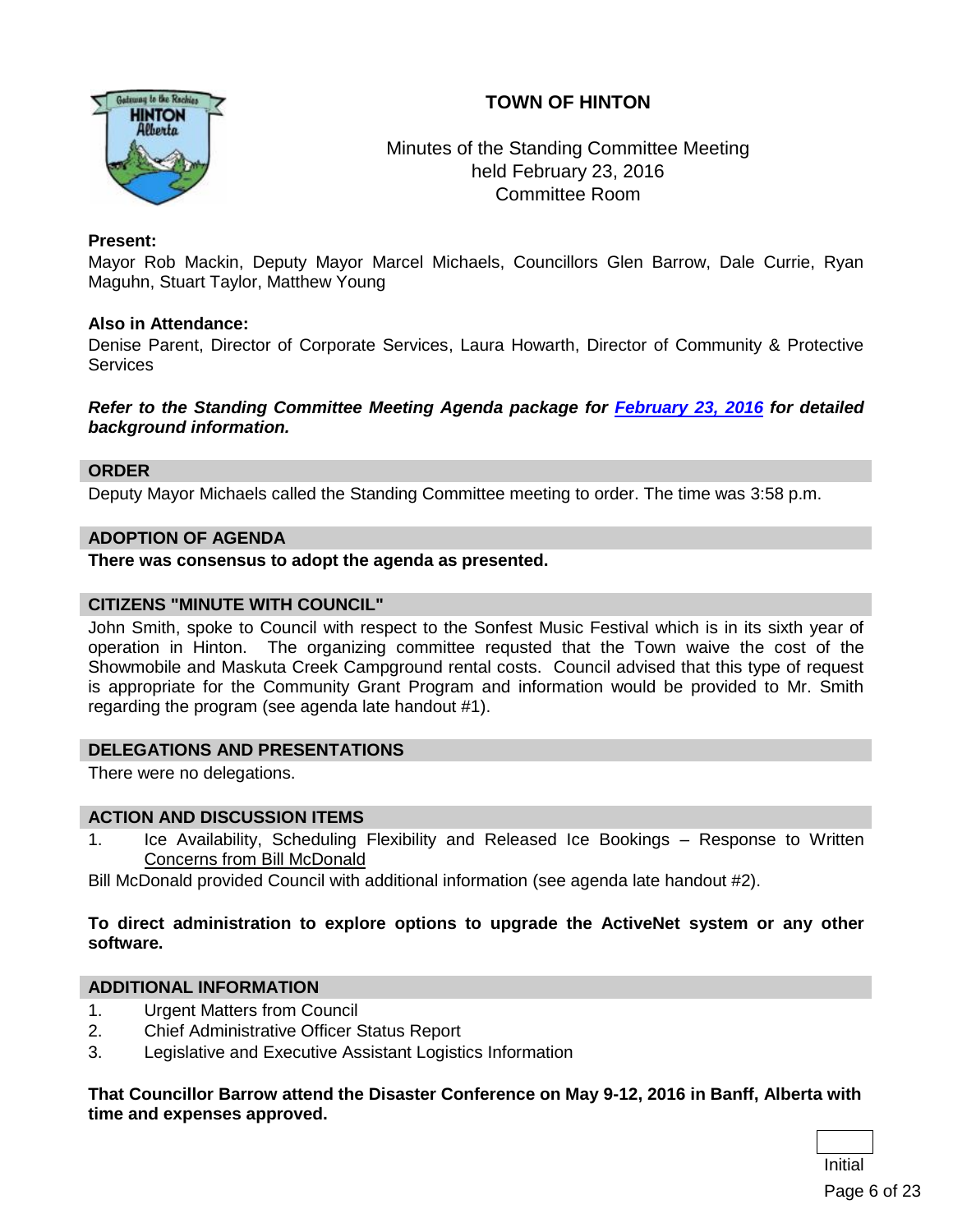## **ADJOURNMENT**

**BARROW - That the Standing Committee meeting adjourn.**

The time was 5:28 p.m.

**CARRIED**

Deputy Mayor

Director of Corporate Services

\_\_\_\_\_\_\_\_\_\_\_\_\_\_\_\_\_\_\_\_\_\_\_\_\_\_\_\_\_\_\_\_\_\_\_

\_\_\_\_\_\_\_\_\_\_\_\_\_\_\_\_\_\_\_\_\_\_\_\_\_\_\_\_\_\_\_\_\_\_\_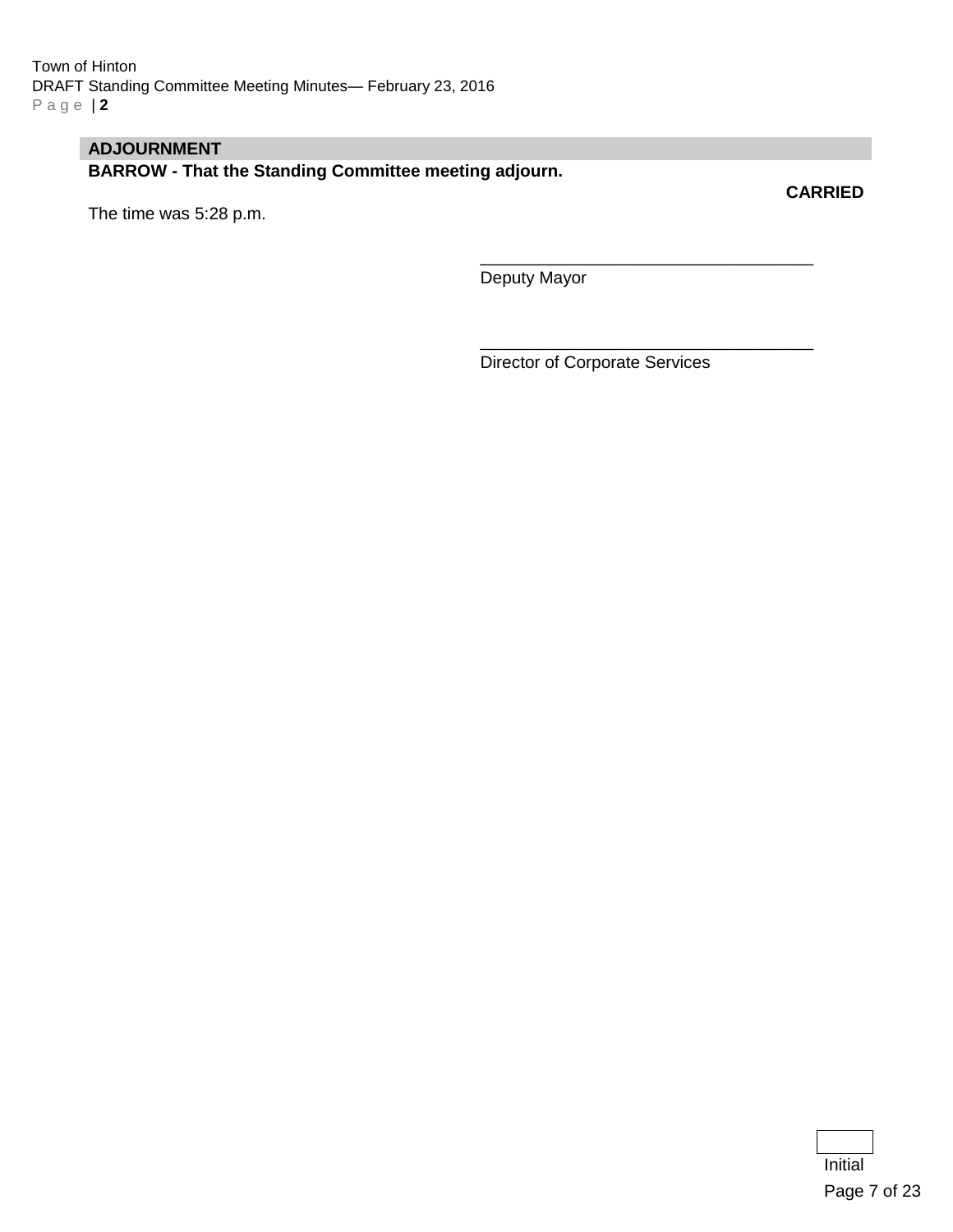

## **DATE: February 25, 2016**

## **TO: REGULAR MEETING OF COUNCIL OF March 1, 2016**

**FROM: Dale Woloszyn, C.E.T. Public Works Planning & Project Manager**

**REVIEWED BY: Gordie Lee, Infrastructure Services Director**

**APPROVED BY: Mike Schwirtz, Chief Administrative Officer**

### **RE: FORMAL ADOPTION OF THE WEST YELLOWHEAD REGIONAL WASTE MANAGEMENT AUTHORITY 2016 CAPITIAL BUDGET**

#### **Recommendation:**

That Council formally adopts the 2016 Capital Budget as approved by the West Yellowhead Waste Management Authority.

#### **Concluding Statement**

The Landfill Authority reviews and recommends approval of the Capital Budget on an annual basis. This recommended budget requires Hinton Town Council's approval.

#### **Conformance of recommendation to existing laws and Hinton Council plans**

| <b>Conforms with:</b>                              | Yes/No/<br><b>Partial</b> | <b>Comments</b>                                                                                 |
|----------------------------------------------------|---------------------------|-------------------------------------------------------------------------------------------------|
| <b>Municipal and Provincial</b><br>Laws            | <b>Yes</b>                | Meets the requirements for landfill Approval 48050-20-00                                        |
| <b>Community Sustainability</b><br><b>Plan</b>     | Yes                       | Considers the needs of the present without compromising<br>the community's needs in the future. |
| <b>Council Strategic Plan</b>                      | <b>Yes</b>                | Provides economic strength and ensures the viability of<br>Landfill is preserved.               |
| Long Term Capital Plan or<br><b>Adopted budget</b> | Yes                       | Aims to minimize costs to the taxpayer while providing long<br>term sustainability.             |
| Other plans or policies<br>Memorandum of Agreement | Yes                       | Meets the intent of the Memorandum of Agreement with<br>Yellowhead County, Edson and Jasper.    |

#### **Background / Introduction**

The West Yellowhead Regional Landfill Authority membership includes the Town of Hinton, Town of Edson, Municipality of Jasper and Yellowhead County. The Landfill Authority approves the Capital Budget on an annual basis. The approved capital budget is then presented to the four councils for formal adoption*.*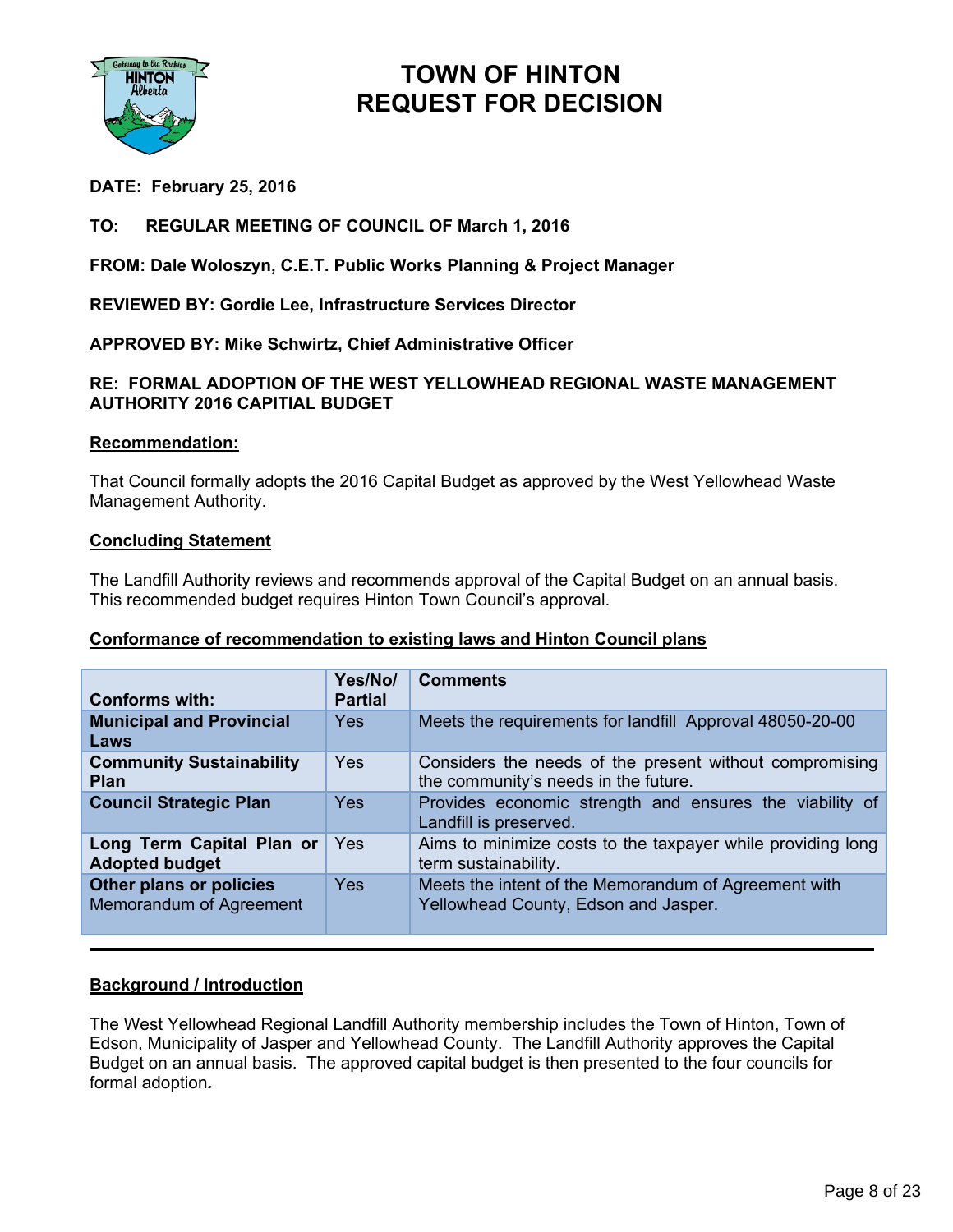## **Options**

Council has the option to:

- 1. Refuse the Formal Adoption of the Capital Budget as recommended by the Landfill Authority.
- 2. Approve the Formal Adoption of the Capital Budget as recommended by the Landfill Authority.
- 3. Refer decision for two weeks to allow for public feedback.
- 4. Table for further information.

## **Administration Assessment of Options and Conclusion**

By this report the Landfill Authority is seeking the approval of each Council for the 2016 Capital Budget. On February 25<sup>th</sup>, 2016 the West Yellowhead Regional Landfill Authority reviewed, discussed and recommended approval of the following capital projects:

## **2016 Capital Projects:**

| $\triangleright$ Engineering Design/Project Management Cell 7 | \$125,000   |
|---------------------------------------------------------------|-------------|
| > Phase II & Phase III Cell & Liner and Earthwork             | \$988,000   |
| $\triangleright$ Contingency for Geosyntheic Liner            | \$186,000   |
| $\triangleright$ General Contingency 10% without Liner        | \$100,000   |
| > Scalehouse Phase I                                          | \$350,000   |
| $\triangleright$ Landfill Approval Application                | 94,000      |
| $\triangleright$ Total for 2016 Capital Projects              | \$1,843,000 |

The total cost for the Capital Projects for 2016 is estimated to be \$1,843,000. Funding for the projects would come from the Landfill capital reserves.

## **Chief Administrative Officer Comments**

I support this recommendation. Each of these projects has been budgeted for and will be funded from the Landfill Capital reserve.

**Attachment(s**) N/A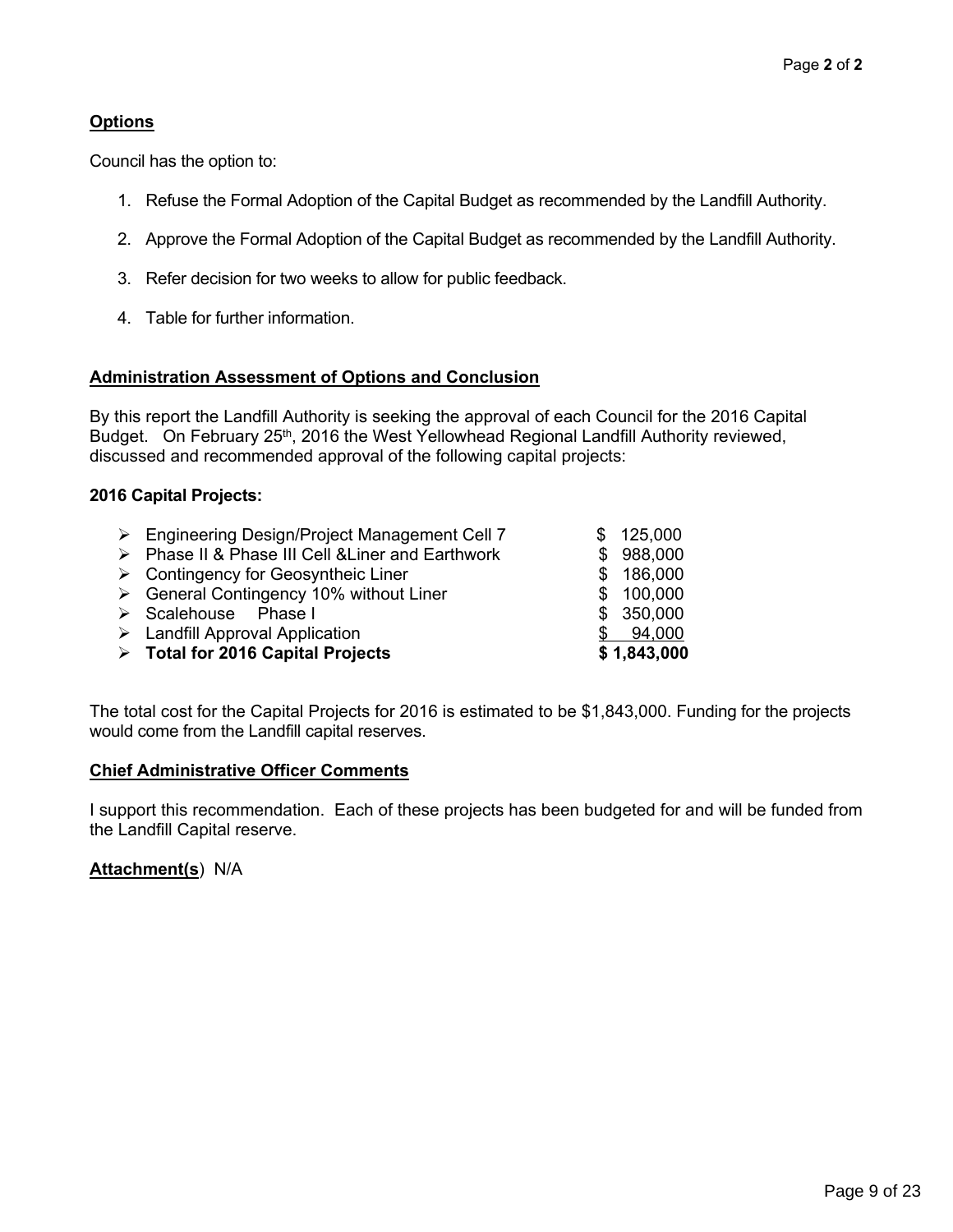

## **DATE: February 25, 2016**

## **TO: REGULAR MEETING OF COUNCIL OF March 1, 2016**

**FROM: Dale Woloszyn, C.E.T. Public Works Planning & Project Manager**

**REVIEWED BY: Gordie Lee, Infrastructure Services Director**

**APPROVED BY: Mike Schwirtz, Chief Administrative Officer**

### **RE: FORMAL ADOPTION OF THE WEST YELLOWHEAD REGIONAL WASTE MANAGEMENT AUTHORITY 2016 OPERATING BUDGET**

#### **Recommendation:**

That Council formally adopts the 2016 Operating Budget as recommended by the West Yellowhead Regional Waste Management Authority.

#### **Concluding Statement**

The Landfill Authority reviews and recommends approval of the Operating Budget on an annual basis. This recommended budget requires Hinton Town Council's approval.

## **Conformance of recommendation to existing laws and Hinton Council plans**

| <b>Conforms with:</b>                              | Yes/No/<br><b>Partial</b> | <b>Comments</b>                                                                                 |
|----------------------------------------------------|---------------------------|-------------------------------------------------------------------------------------------------|
| <b>Municipal and Provincial</b><br>Laws            | <b>Yes</b>                | Meets the requirements for landfill Approval 48050-20-00                                        |
| <b>Community Sustainability</b><br><b>Plan</b>     | Yes                       | Considers the needs of the present without compromising<br>the community's needs in the future. |
| <b>Council Strategic Plan</b>                      | <b>Yes</b>                | Provides economic strength and ensures the viability of<br>Landfill is preserved.               |
| Long Term Capital Plan or<br><b>Adopted budget</b> | Yes                       | Aims to minimize costs to the taxpayer while providing long<br>term sustainability.             |
| Other plans or policies<br>Memorandum of Agreement | <b>Yes</b>                | Meets the intent of the Memorandum of Agreement with<br>Yellowhead County, Edson and Jasper.    |

## **Background / Introduction**

West Yellowhead Regional Landfill Authority membership includes the Town of Hinton, Town of Edson, The Municipality of Jasper and Yellowhead County. The Landfill Authority reviews and recommends approval of the operating budget on an annual basis. This approved budget is then presented to the four councils for formal adoption*.*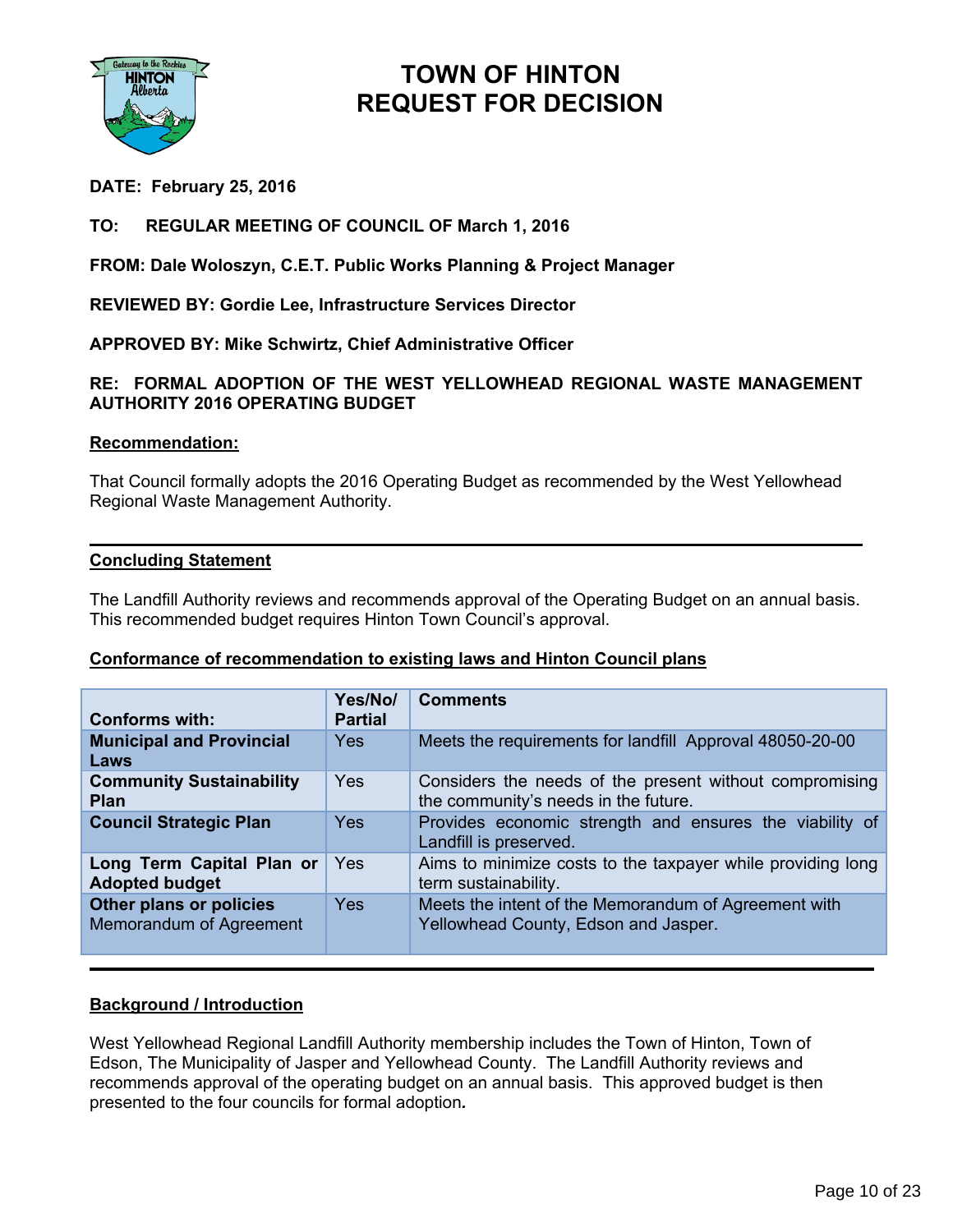## **Options**

Council has the option to:

- 1. Refuse the Operating Budget as presented.
- 2. Approve the Operating Budget as presented.
- 3. Refer decision to allow for public feedback.
- 4. Table for further information.

## **Administration Assessment of Options and Conclusion**

The West Yellowhead Regional Landfill Authority has recommended approval of the 2016 Operating Budget. Significant changes include:

- **► \$8 per tonne increase beginning April 1<sup>st</sup> 2016 (estimated \$180,000 increase in revenue).**
- $\triangleright$  Increase in Operating Expenses \$28,000
- $\geq$  \$25,000 for Landfill Audit (third party)
- $\triangleright$  \$127,000 increase to sustain the Capital Reserve Fund for future development
- $\triangleright$  \$100,000 for Regional Coordinator funded 25% directly by each partner

Administration recommends the approval of the 2016 Landfill Operating Budget as presented.

#### **Chief Administrative Officer Comments**

I support the recommendation of approving the 2016 landfill operating Budget as presented. The surplus from the \$8.00/tonne tipping fee increase will be placed in the Landfill capital reserve in anticipation of the future cell construction.

The impacts of the 2016 Landfill Operating budget have been captured in the Council approved Town of Hinton 2016, Operating budget.

## **Attachment(s**)

2016 Landfill Operating budget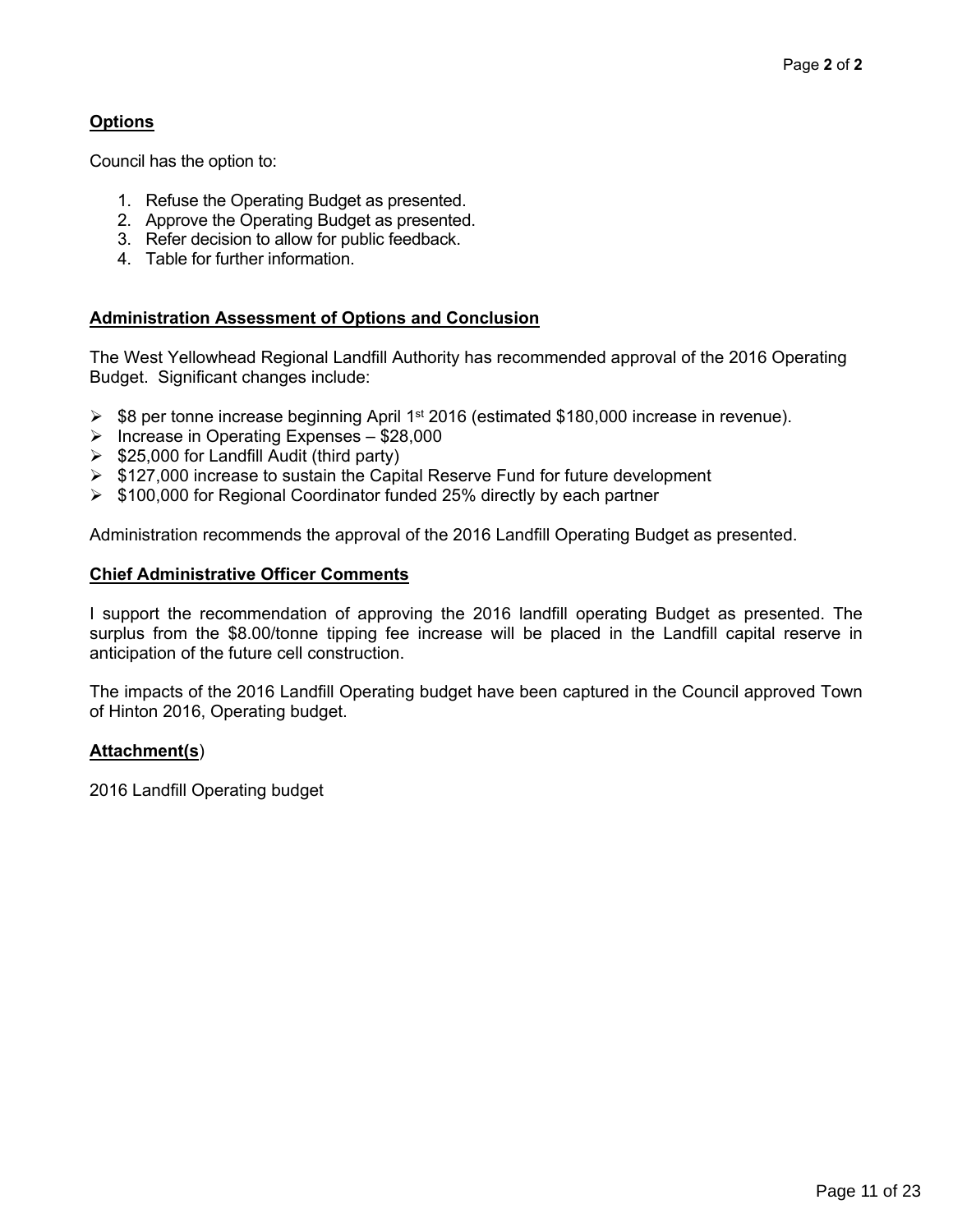#### 2016 WEST YELLOWHEAD REGIONAL WASTE MANAGEMENT AUTHORITY BUDGET

|                                |                                               | 2016 Budget              | 2015 Budget | 2014 Budget | 2014 Actual      |
|--------------------------------|-----------------------------------------------|--------------------------|-------------|-------------|------------------|
| <b>REVENUE</b>                 |                                               |                          |             |             |                  |
|                                | Contributions From the Town of Hinton         | 582,000                  | 526,000     | 410,000     | 454,941          |
|                                | Contributions From the Town of Edson          | 412,000                  | 368,000     | 300,000     | 291,688          |
|                                | Contributions from Yellowhead County          | 200,000                  | 161,000     | 155,000     | 207,269          |
|                                | Fees From Jasper Park Authority               | 189,000                  | 175,000     | 213,000     | 387,258          |
|                                | Hydrosoils and Other Revenues                 | 180,000                  | 173,000     | 167,000     | 167,188          |
|                                | Hinton 25% Regional Coordinator               | 25,000                   |             |             |                  |
|                                | Edson25% Regional Coordinator                 | 25,000                   |             |             |                  |
|                                | Yellowhead County 25% Regional Coordinator    | 25,000                   |             |             |                  |
|                                | Jasper 25% Regional Coordinator               | 25,000                   |             |             |                  |
| Interest                       |                                               | 15,000                   | 5,000       | 5,000       | 13,251           |
|                                | Refunds \$4/tonne per region                  | 104,000 -                | $90,000 -$  | $90,000 -$  | 91,183           |
|                                |                                               | 1,574,000                | 1,318,000   | 1,160,000   | 1,502,704        |
|                                |                                               |                          |             |             |                  |
| <b>ADMINISTRATIVE EXPENSES</b> |                                               |                          |             |             |                  |
| <b>Travel expenses</b>         |                                               | 3,000                    | 3,000       | 3,000       | 1,358            |
| Advertising                    |                                               | 7,500                    | 7,500       | 7,500       | 2,109            |
|                                | <b>Audit and Accounting Fees</b>              | 4,000                    |             |             | 3,225            |
| <b>Engineering Services</b>    |                                               | 20,000                   | 17,000      | 17,000      | 29,154           |
| <b>Office Administration</b>   |                                               | 7,500                    | 7,500       | 7,500       | 7,555            |
| Licenses and Permits           |                                               | 2,000                    | 15,000      | 15,000      | 1,715            |
| Insurance                      |                                               | 13,000                   |             |             | 12,110           |
|                                | Membership & Registrations                    | 2,000                    |             |             |                  |
| <b>Bank Fees</b>               |                                               |                          |             |             | 1,049            |
| Regional Coordinator           |                                               | 100,000                  |             |             |                  |
| <b>Computer Support</b>        |                                               | 2,000                    | 2,000       |             |                  |
| <b>Food and Beverages</b>      |                                               | 1,000                    |             | 50,000      |                  |
|                                | OPERATORS AND ATTENDANTS /LANDFILL MANAGEMENT | 162,000                  | 52,000      |             | 293,466          |
|                                | <b>Special Contract Services</b>              |                          | 100,000     | 2,000       | 7,730            |
|                                | Management contract services                  | 65,000                   | 65,000      | 65,000      | 65,000           |
| Office supplies                |                                               | 1,000                    | 1,000       | 1,000       | 280              |
|                                | Landfill Closure and Post Closure Allowance   | 59,000                   | 59,000      | 59,000      | 64,832           |
| postage                        |                                               |                          |             |             |                  |
|                                | <b>Transfer to Capital Reserves</b>           | 640,000                  | 513,000     | 375,000     | 455,720          |
|                                |                                               | 765,000                  | 738,000     | 502,000     | 593,562          |
|                                | <b>BUILDINGS AND GROUNDS EXPENSES</b>         |                          |             |             |                  |
|                                |                                               |                          |             |             |                  |
|                                | <b>Transfer Station Costs</b>                 | 35,000                   |             |             |                  |
| <b>Contracted Services</b>     |                                               | 450,000                  | 440,000     | 430,000     | 506,565          |
|                                | Telephone and Internet                        | 2,000                    | 2,000       | 2,000       | 430              |
|                                | <b>Other Professional Services</b>            | $\frac{1}{2}$            |             | 40,000      |                  |
|                                | Monitoring Fee Ground Water                   | 35,000                   | 40,000      |             |                  |
| <b>Techincal Services</b>      |                                               | 30,000                   |             |             |                  |
|                                | <b>Special Contract Services</b>              |                          |             | 90,000      |                  |
| Rented Equipment               |                                               | 80,000                   | 30,000      | 30,000      | 30,600           |
| Metal Cleanup                  |                                               | 10,000                   | 10,000      | 10,000      | 4,680            |
| <b>Chemical Materials</b>      |                                               | $\overline{\phantom{0}}$ |             |             |                  |
|                                | <b>Other Fabricated Materials</b>             | 3,000                    | 5,000       | 5,000       | 2,250            |
| <b>Street Lights</b>           |                                               | 1,000                    | 1,000       | 1,000       | 413              |
| <b>Other Supplies</b>          |                                               | 1,000                    |             |             | 68,437           |
|                                | Machinery and Equipment                       | 647,000                  | 528,000     | 608,000     | 3,856<br>617,232 |
| <b>TOTAL EXPENSES</b>          |                                               | 1,574,000                | 1,318,000   | 1,160,000   | 1,504,259        |
|                                |                                               |                          |             |             |                  |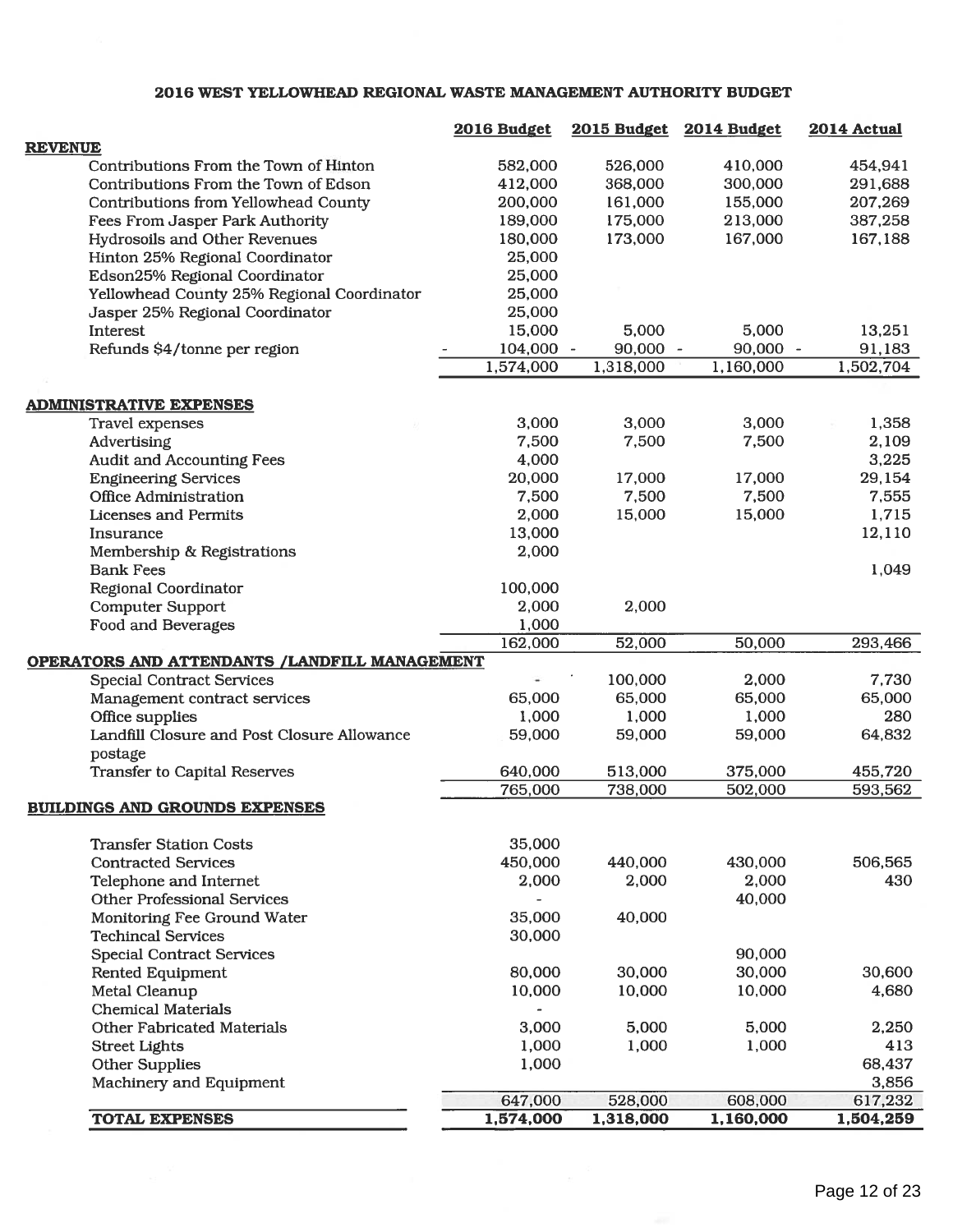

## **DATE: February 25, 2016**

## **TO: REGULAR MEETING OF COUNCIL OF March 1, 2016**

## **FROM: Dale Woloszyn, C.E.T. Public Works Planning & Project Manager**

## **REVIEWED BY: Gordie Lee, Infrastructure Services Director**

## **APPROVED BY: Mike Schwirtz, Chief Administrative Officer**

## **RE: Cell 7 Construction - Phase II Tender Award Liner Installation**

#### **Recommendation:**

That Town Council awards the Cell 7 Construction - Phase II – Liner Installation to Enviro-Pro Geosynthetics at a cost of \$479,783.

#### **Concluding Statement**

Administration is recommending the Cell 7 Construction - Phase II – Liner Installation tender be awarded to Enviro-Pro Geosynthetics at a cost of \$479,783. Funding for the projects would come from the Landfill Capital Reserve.

#### **Conformance of recommendation to existing laws and Hinton Council plans**

| <b>Conforms with:</b>                              | Yes/No/<br><b>Partial</b> | <b>Comments</b>                                                                                 |
|----------------------------------------------------|---------------------------|-------------------------------------------------------------------------------------------------|
| <b>Municipal and Provincial</b><br>Laws            | <b>Yes</b>                | Meets the requirements for landfill Approval 48050-20-00                                        |
| <b>Community Sustainability</b><br><b>Plan</b>     | <b>Yes</b>                | Considers the needs of the present without compromising<br>the community's needs in the future. |
| <b>Council Strategic Plan</b>                      | <b>Yes</b>                | Provides economic strength and ensures the viability of<br>Landfill is preserved.               |
| Long Term Capital Plan or<br><b>Adopted budget</b> | Yes                       | Aims to minimize costs to the taxpayer while providing long<br>term sustainability.             |
| Other plans or policies<br>Memorandum of Agreement | Yes                       | Meets the intent of the Memorandum of Agreement with<br>Yellowhead County, Edson and Jasper.    |

#### **Background / Introduction**

On February 25, 2016 the WYRWMA recommended the approval of the 2016 Capital Budget of \$1,843,000. Funding for the projects would come from the Landfill Capital Reserves. As per policy, Hinton Town Council must approve all tenders over \$100,000. The primary capital projects tendered for 2016 is for Cell 7 Construction - Phase II and Phase III. The Phase II Liner Installation tender was advertised in the local newspaper, the Hinton Web Page and the Alberta Purchase Connection. On February 11, 2016 tenders closed for the Cell 7, Phase II Liner Installation.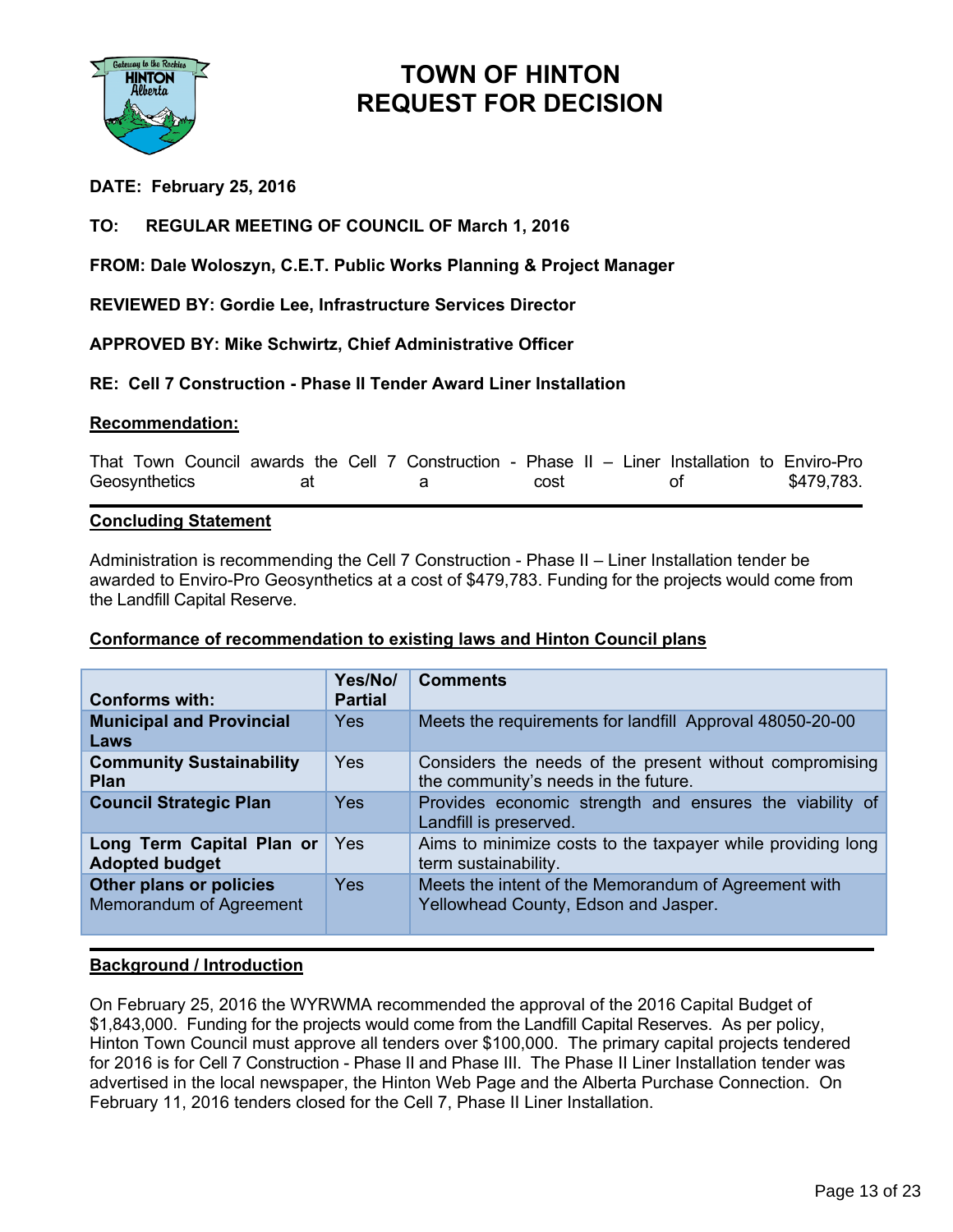Eight tenders were received with the lowest bid submitted at a price at \$473,783. The second lowest tender submitted was at \$494,593. The highest bid submitted was \$623,230. All bids were evaluated and Enviro-Pro Geosynthetics Ltd. tender of \$479,783 was selected. The price difference of the two lowest bids submitted was \$14,810. Full Bidder list as follows:

|  | <b>Phase II - Liner Installation Tenders Received</b> |  |
|--|-------------------------------------------------------|--|
|  |                                                       |  |

| Company                                                            | <b>Received</b><br><b>On Time</b> | <b>Tender</b><br><b>Form</b><br><b>Signed</b> | <b>Bid Bond</b><br><b>Submitted</b> | Quotation<br><b>Amount</b><br>as Opened<br>(excl. GST) | Quotation<br><b>Amount Based</b><br>on Unit Prices<br>(excl. GST) |
|--------------------------------------------------------------------|-----------------------------------|-----------------------------------------------|-------------------------------------|--------------------------------------------------------|-------------------------------------------------------------------|
| Enviro-Pro<br>Geosynthetics Ltd.                                   | $\mathbf{x}$                      | $\mathbf{x}$                                  | $\mathsf{x}$                        | 479,783.00                                             | 479,783.00                                                        |
| Western Tank and<br>Lining Ltd.                                    | X                                 | X                                             | X                                   | 494,563.00                                             | 494,593.00                                                        |
| <b>Titan Environmental</b><br>Containment Ltd.                     | $\mathsf{x}$                      | $\mathsf{x}$                                  |                                     | 534,499.29                                             | 534,501.80                                                        |
| Engineered<br>Containment Inc.                                     | X                                 | X                                             | X                                   | 543,105.70                                             | 543,303.30                                                        |
| <b>Kichton Contracting</b><br>Ltd.                                 | $\mathbf{x}$                      | $\mathbf{x}$                                  | $\mathsf{x}$                        | 571,660.00                                             | 571,660.00                                                        |
| Sustainable<br>Developments<br><b>Commercial Services</b><br>Inc.  | X                                 | X                                             | X                                   | 596,317.32                                             | 596,317.32                                                        |
| <b>New Lining Solutions</b><br>Inc. (Green Patch<br>Environmental) | X                                 | $\mathsf{x}$                                  | $\mathsf{x}$                        | 613,861.82                                             | 613,803.00                                                        |
| Layfield Canada Ltd.                                               | X                                 | X                                             | X                                   | 623,230.00                                             | 623,230.00                                                        |

## **Options**

- 1. That Town Council award the Cell 7 Construction Phase II Liner Installation to Enviro-Pro Geosynthetics Ltd. at a cost \$479,783.
- 2. That Council rejects all tenders and request Administration to re tender.
- 3. Table for further information

## **Chief Administrative Officer Comments**

I support this recommendation. Each of these projects has been budgeted for and will be funded from the Landfill Capital reserve.

## **Attachment(s**) N/A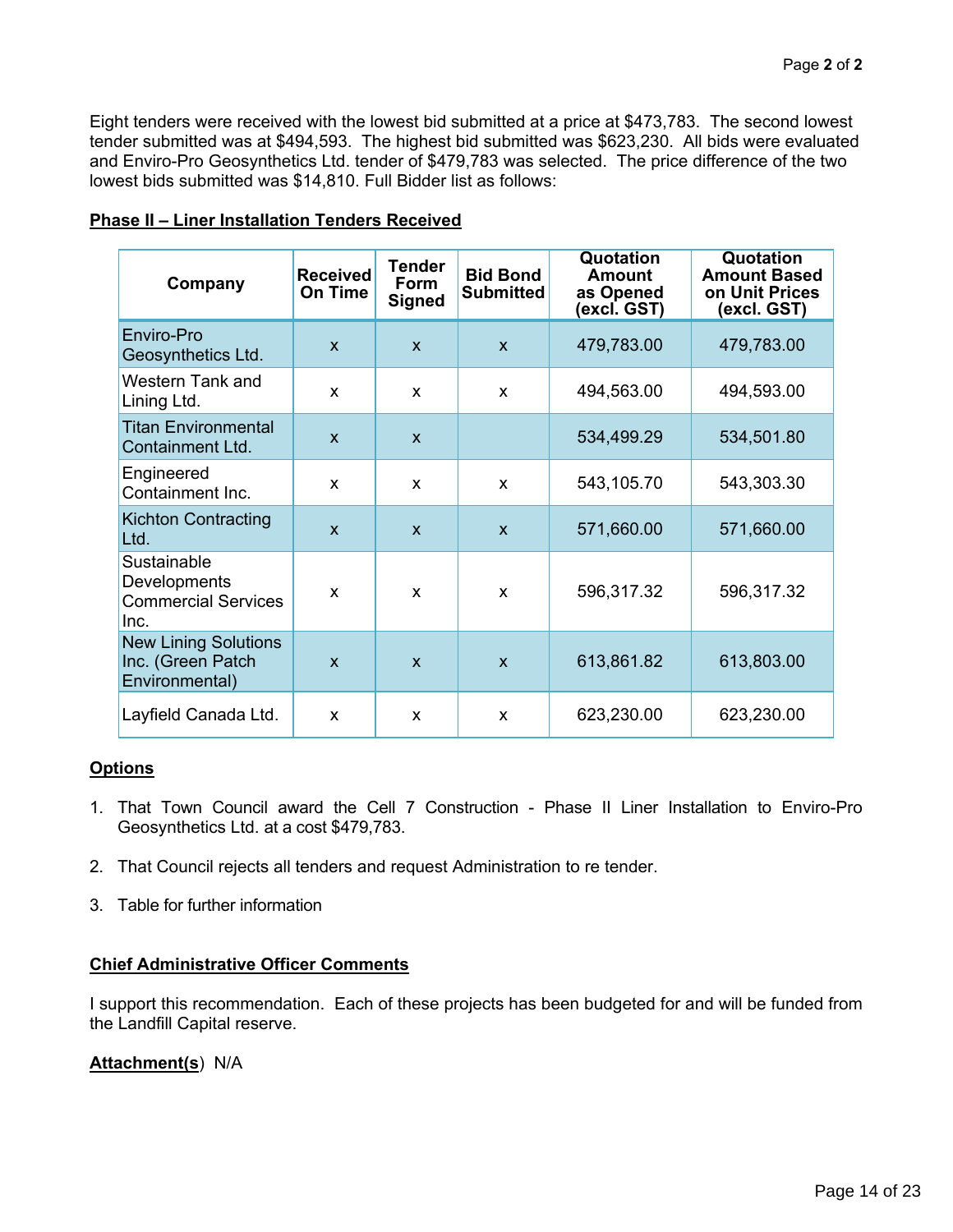

## **DATE: February 25, 2016**

## **TO: REGULAR MEETING OF COUNCIL OF March 1, 2016**

**FROM: Dale Woloszyn, C.E.T. Public Works Planning & Project Manager**

**REVIEWED BY: Gordie Lee, Infrastructure Services Director**

**APPROVED BY: Mike Schwirtz, Chief Administrative Officer**

## **RE: Cell 7 Construction - Phase III Tender Award Earthworks and Piping**

#### **Recommendation:**

That Town Council awards the Cell 7 Construction - Phase III - Earthworks and Piping to BTO Contracting Ltd. at a cost of \$157,725.

#### **Concluding Statement**

Administration is recommending the Cell 7 Construction - Phase III – Earthworks and Piping tender be awarded to BTO Contracting Ltd. at a cost of \$157,725. Funding for the projects would come from the Landfill Capital Reserve.

#### **Conformance of recommendation to existing laws and Hinton Council plans**

|                                                    | Yes/No/        | <b>Comments</b>                                                                                 |
|----------------------------------------------------|----------------|-------------------------------------------------------------------------------------------------|
| Conforms with:                                     | <b>Partial</b> |                                                                                                 |
| <b>Municipal and Provincial</b><br>Laws            | <b>Yes</b>     | Meets the requirements for landfill Approval 48050-20-00                                        |
| <b>Community Sustainability</b><br><b>Plan</b>     | Yes            | Considers the needs of the present without compromising<br>the community's needs in the future. |
| <b>Council Strategic Plan</b>                      | <b>Yes</b>     | Provides economic strength and ensures the viability of<br>Landfill is preserved.               |
| Long Term Capital Plan or<br><b>Adopted budget</b> | Yes            | Aims to minimize costs to the taxpayer while providing long<br>term sustainability.             |
| Other plans or policies<br>Memorandum of Agreement | <b>Yes</b>     | Meets the intent of the Memorandum of Agreement with<br>Yellowhead County, Edson and Jasper.    |

#### **Background / Introduction**

On February 25, 2016 the WYRWMA recommended the approval of the 2016 Capital Budget of \$1,843,000. Funding for the projects would come from the Landfill Capital Reserves. As per policy, Hinton Town Council must approve all tenders over \$100,000. The primary capital projects tendered for 2016 is for Cell 7 Construction - Phase II and Phase III. The Phase III Earthworks and Piping tender was advertised in the local newspaper, the Hinton Web Page and the Alberta Purchase Connection. On February 11, 2016 tenders closed for the Cell 7, Phase III Liner Installation.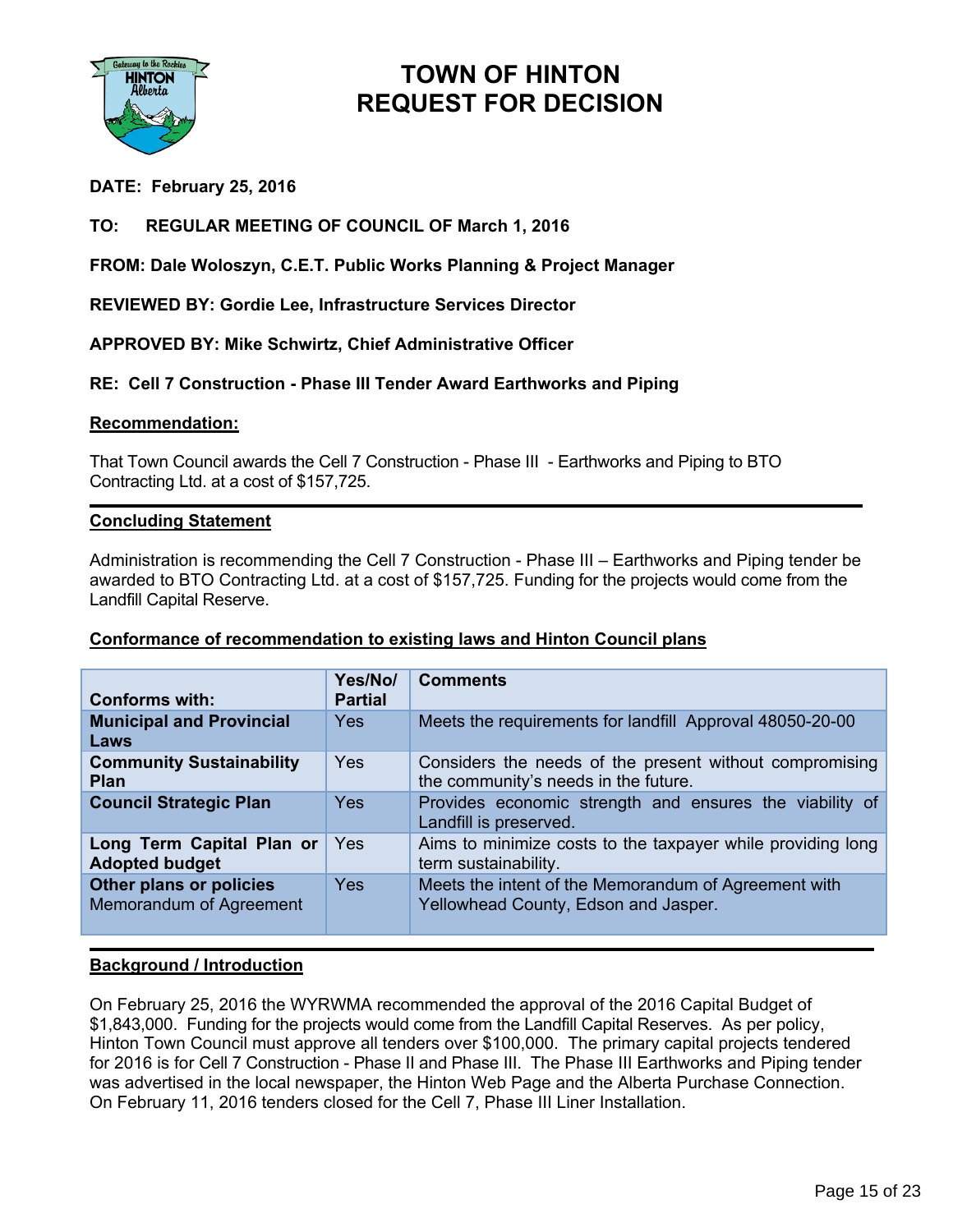Seven tenders were received with the lowest bid submitted at a price at \$136,482. The second lowest tender submitted was at \$157,725. The highest bid submitted was \$245,906. All bids were evaluated and BTO Contracting Ltd. tender of \$157,725 was selected. Kana Oilfield Services Ltd. Tender was rejected for not following Bidders Instructions. The price difference of the two lowest bids submitted was \$21,243. Full Bidder list as follows:

| Company                                                    | On Time      | <b>Received Addendum</b><br><b>Received</b> | Tender<br>Form<br><b>Signed</b> | <b>Bid Bond</b><br><b>Submitted</b> | Quotation<br><b>Amount as</b><br><b>Opened</b><br>(excl. GST) | Quotation<br>Amount<br><b>Based on</b><br><b>Unit Prices</b><br>(excl. GST) |
|------------------------------------------------------------|--------------|---------------------------------------------|---------------------------------|-------------------------------------|---------------------------------------------------------------|-----------------------------------------------------------------------------|
| Kana Oilfield<br>Services Ltd.                             | $\mathsf{x}$ | $\mathsf{x}$                                | $\mathsf{x}$                    | $\mathsf{x}$                        | 136,518.00                                                    | 136,482.30                                                                  |
| <b>BTO Contracting</b><br>Ltd.                             | X            | X                                           | X                               | X                                   | 157,725.00                                                    | 157,725.00                                                                  |
| Sustainable<br>Developments<br>Commercial<br>Services Inc. | $\mathsf{x}$ | $\mathbf{x}$                                | $\mathbf{x}$                    | $\mathbf{x}$                        | 175,327.04                                                    | 175,327.04                                                                  |
| PME Inc.                                                   | X            | X                                           | X                               | $\mathsf{x}$                        | 193,266.24                                                    | 193,266.24                                                                  |
| Gabriel<br><b>Construction Ltd.</b>                        | $\mathsf{x}$ | $\mathbf{x}$                                | $\mathsf{x}$                    | $\mathsf{x}$                        | 222,485.00                                                    | 222,419.45                                                                  |
| Kichton Contracting<br>Ltd.                                | X            | X                                           | X                               | X                                   | 220,428.84                                                    | 220,428.84                                                                  |
| Wilf's Landscaping                                         | X            | $\mathsf{x}$                                | $\mathbf{x}$                    | $\mathbf{x}$                        | 245,906.00                                                    | 245,906.00                                                                  |

#### **Phase III – Earthworks and Piping Tenders Submitted**

#### **Options**

- 1. That Town Council award the Cell 7 Construction Phase III Earthworks and Piping to BTO Contracting Ltd. at a cost \$157,725.
- 2. That Council rejects all tenders and request Administration to re tender.
- 3. Table for further information

## **Chief Administrative Officer Comments**

I support this recommendation. Each of these projects has been budgeted for and will be funded from the Landfill Capital reserve.

#### **Attachment(s**) N/A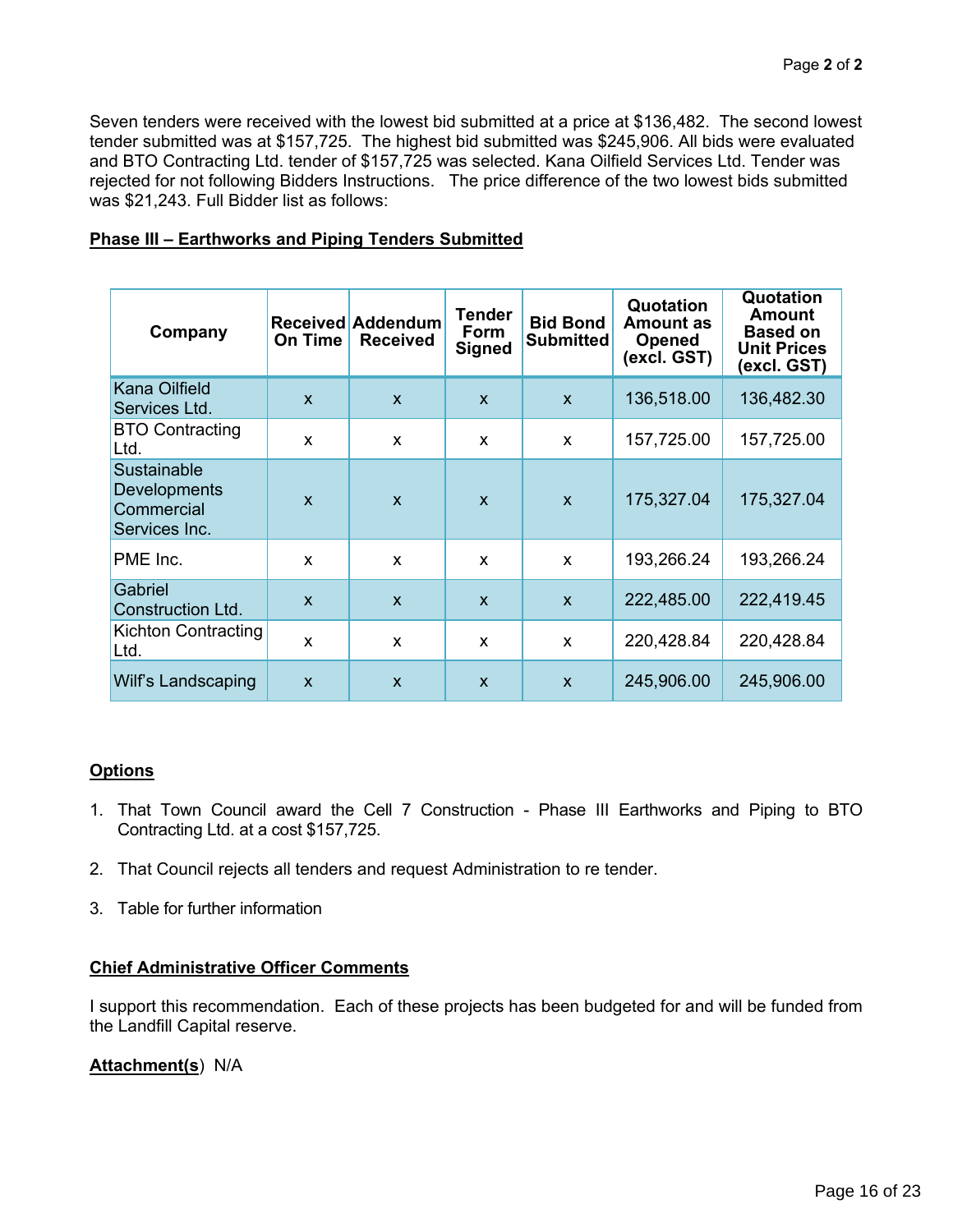

| RE:                 | Policy #103 – Senior Tax Rebate Program        |
|---------------------|------------------------------------------------|
| <b>APPROVED BY:</b> | Mike Schwirtz, Chief Administrative Officer    |
| <b>FROM:</b>        | Denise Parent, Director of Corporate Services  |
| TO:                 | <b>REGULAR COUNCIL MEETING - March 1, 2016</b> |
| DATE:               | February 9, 2016                               |

#### **Recommendation:**

*That Council approve Policy #103 – Senior Tax Rebate Program and rescind Policy #071.*

#### **Concluding Statement**

In 2006, Council approved a Senior Tax Rebate Program to assist seniors in the community. The resulting policy #071 has not been reviewed since then and requires a revision to ensure it is still relevant.

#### **Conformance of recommendation to existing laws and Hinton Council plans**

| <b>Conforms with:</b>                              | Yes/No/<br><b>Partial</b> | <b>Comments</b>                                       |
|----------------------------------------------------|---------------------------|-------------------------------------------------------|
| <b>Municipal and Provincial</b><br>Laws            | n/a                       |                                                       |
| <b>Community Sustainability</b><br><b>Plan</b>     | n/a                       |                                                       |
| <b>Council's Strategic Plan</b>                    | n/a                       |                                                       |
| Long Term Capital Plan or<br><b>Adopted budget</b> |                           | Policy 071 was approved by council on October 3, 2006 |

#### **Background / Introduction**

This item is before Council to revise policy #071 – Seniors Tax Rebate Program as using the base year of 2006 is no longer relevant for seniors that initially qualify for a tax rebate in 2016 and beyond.

This Program has been in place since 2006 and in the last 3 years an average of 20 senior property owners have take advantage of the program. The way policy #017 is written, a first time qualified application received in 2016 would receive a refund based on the difference between 2016 and 2006 (base year). By introducing a base year that is tied to when a senior property owner first qualifies it removes the static base year of 2006 as it is no longer relevant in 2016.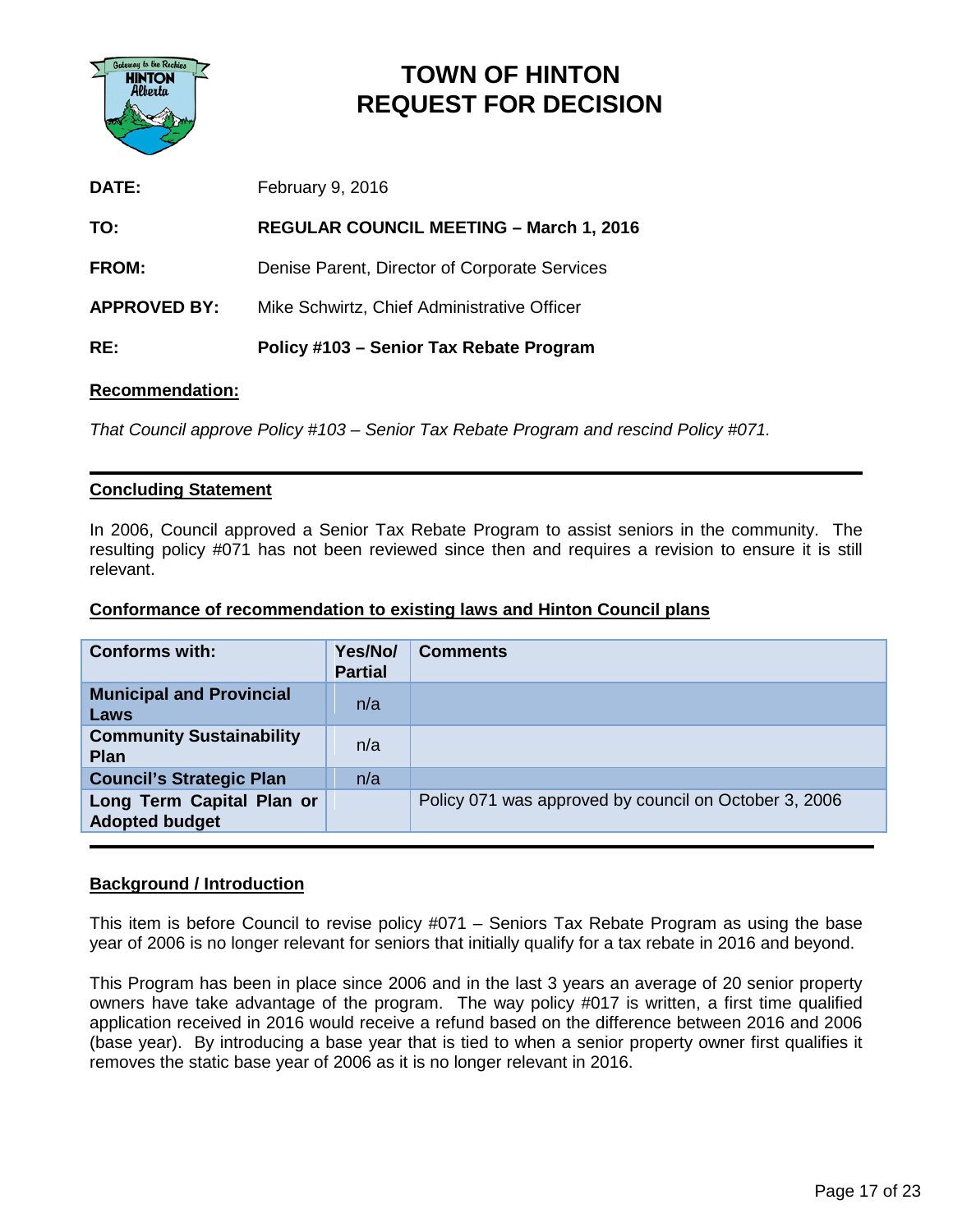The Province offers a **Seniors Property Tax Deferral Program (SPTDP)** allowing eligible senior homeowners to defer all or part of their property taxes through a low-interest home equity loan with the Alberta government.

A quick scan of what is offered in other municipalities similar to Hinton reveals that very few (if any) offer a municipal senior tax rebate program and instead refer residents to the provincial program. Similar types of programs for low income citizens are offered in some of the major cities though none appear to use a base year as the benchmark to determine the tax rebate.

## **Options**

1) Approve Policy #103 to reflect a base year as being the first year that a senior property owner qualities.

2) Retain the current Policy #071 and have the base year remain at 2006.

3) No longer offer a Town of Hinton Senior Tax Rebate Program.

4) Direct Administration to explore other options.

#### **Administration Assessment of Options and Conclusion**

Option 1 maintains the integrity of the intent of the Tax Rebate Program introduced in 2006. Applicants will continue to benefit by calculating the rebate on the base year they first qualified.

Option 2 maintains status quo with the base year being 2006 for calculating the rebate regardless of when a senior property owner first qualified.

Option 3 would eliminate the Town of Hinton's Senior Tax Rebate Program and refer qualified senior property owners to the Province's Tax Deferral Program.

Option 4 would direct Administration to explore other options and bring a report back to council.

#### **Town Manager Comments**

Updating the Senior Tax Rebate Program ensures fairness in application to all qualified property owners regardless of the year they first apply.

#### **Attachment(s***)*

- 1. Policy #103 Seniors Tax Rebate Policy
- 2. Policy #071 Seniors Tax Rebate Policy (to rescind)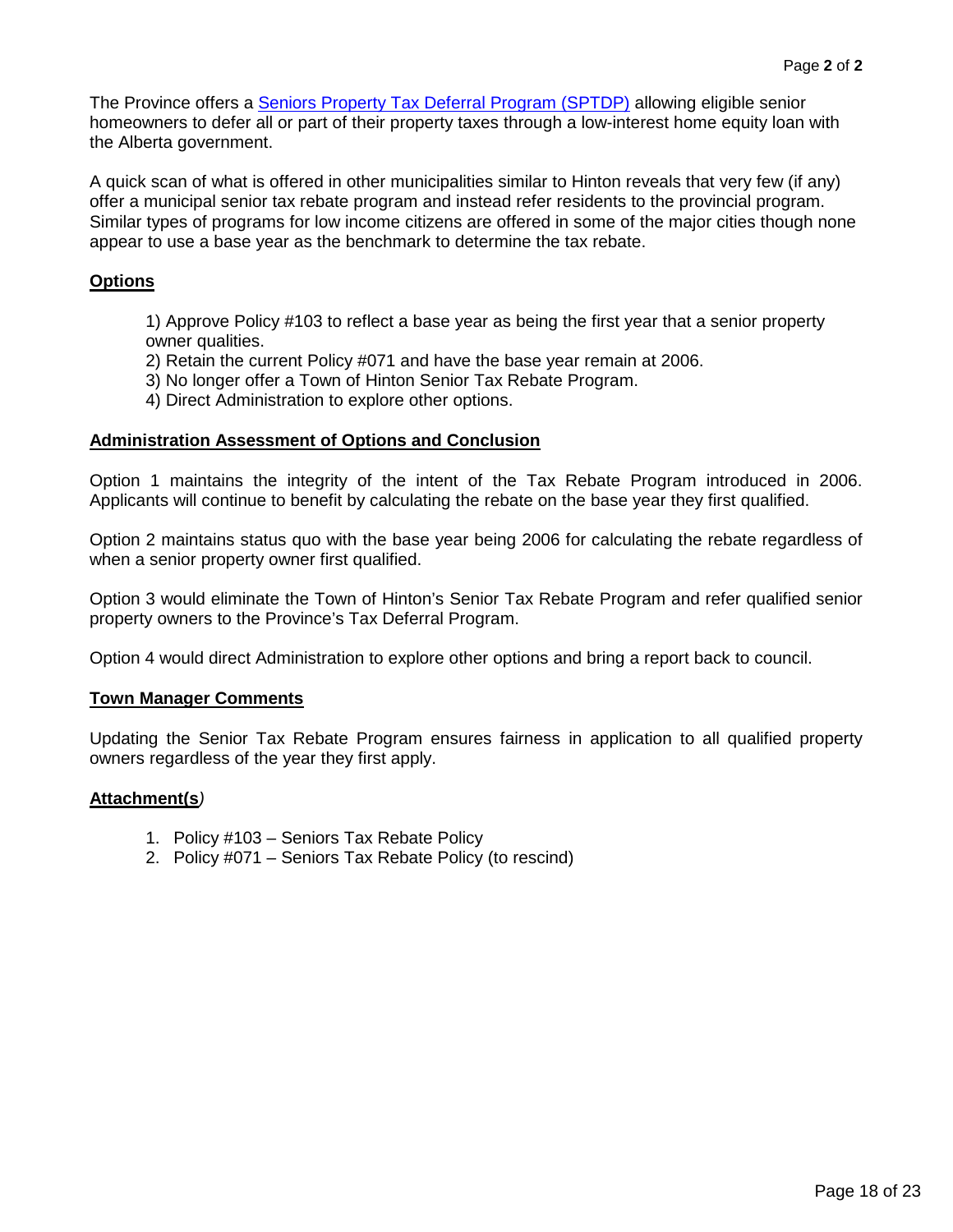

## **1.0 POLICY STATEMENT**

1.1 This policy is designed to protect low income senior property owners from municipal tax increases greater that the amount paid in the base year they qualified. Low income seniors are generally unable to augment their income to correspond with increases in municipal taxes.

## **2.0 DEFINITIONS**

2.1 Alberta Seniors Benefit (ASB) program: Provincial program that provides a monthly income supplement to federal income sources to eligible Alberta Seniors.

2.2 Base Year: The year where the senior property owner first qualified for the ASB programs

#### **3.0 PROGRAM REQUIREMENTS**

3.1 The applicant must provide evidence that they meet the criteria of the ASB program.

- 3.2 Applications must be made before December 31 of the tax year being applied for.
- 3.3 Refunds of less than \$20.00 will not be made.
- 3.4 The maximum annual rebate is \$500.00.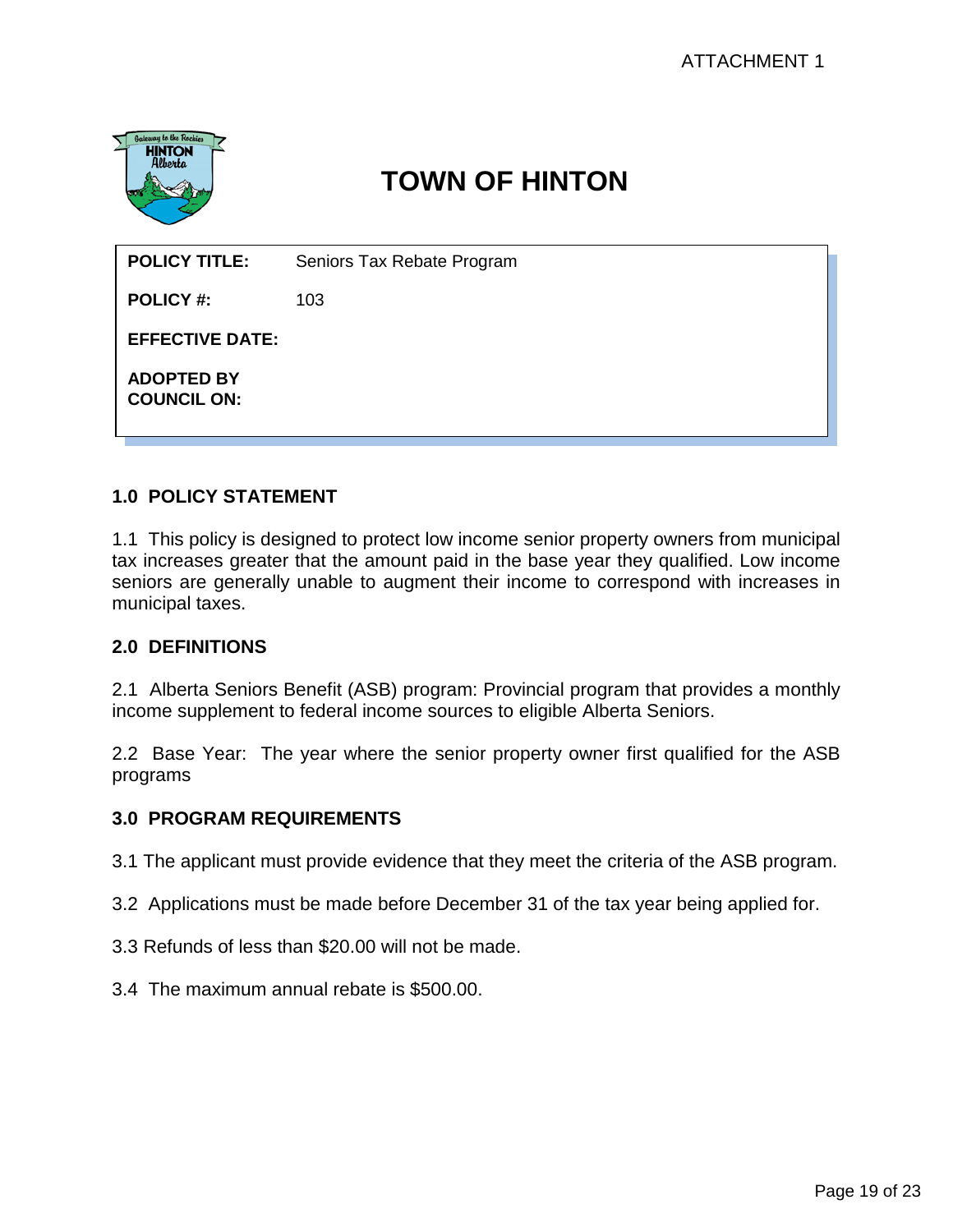

## **POLICY STATEMENT**

The Town of Hinton wishes to implement a program to protect low income senior property owners from municipal tax increases.

## **1. GOALS**

Low income seniors are generally unable to augment their income to correspond with increases in taxes. This policy is designed to protect low income senior property owners from municipal tax increases greater than the amount paid in 2006.

## **2. DEFINITIONS**

## **3. METHODS AND PROCEDURES**

The following are the requirements of the program:

- 1. The base year is 2006.
- 2. The applicant must provide evidence that they are eligible for the Alberta Seniors Monthly Cash Benefit Program to the Services for Independent Living Coordinator.
- 3. Applications must be made before December 31 of the tax year being applied for.
- 4. Refunds less than \$5.00 will not be made.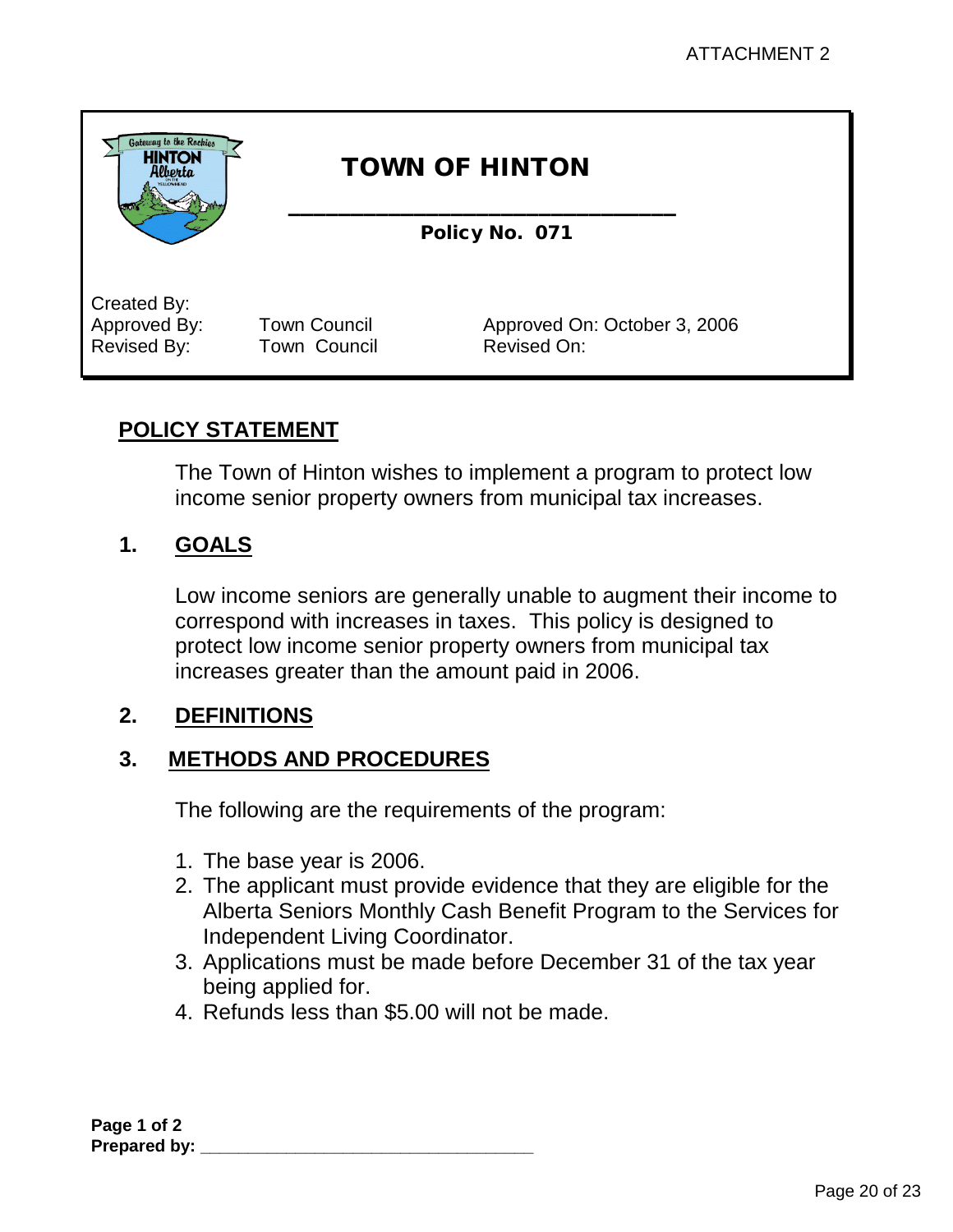## **4. RESPONSIBILITIES**

- $\triangleright$  The Services for Independent Living Coordinator shall provide the tax clerk with evidence of eligibility for the applicant.
- $\triangleright$  The tax clerk shall determine the increase in taxes from the base year to the year being applied for.
- $\triangleright$  The tax clerk will provide information on the amount of rebate to the accounts payable clerk **OR t**he tax clerk will apply a credit to the tax roll. (the taxpayer has the choice of refund or credit to tax roll)
- $\triangleright$  If applicable, the accounts payable clerk will issue a refund to the applicant.

## **5. GUIDING PRINCIPLES TO STAFF**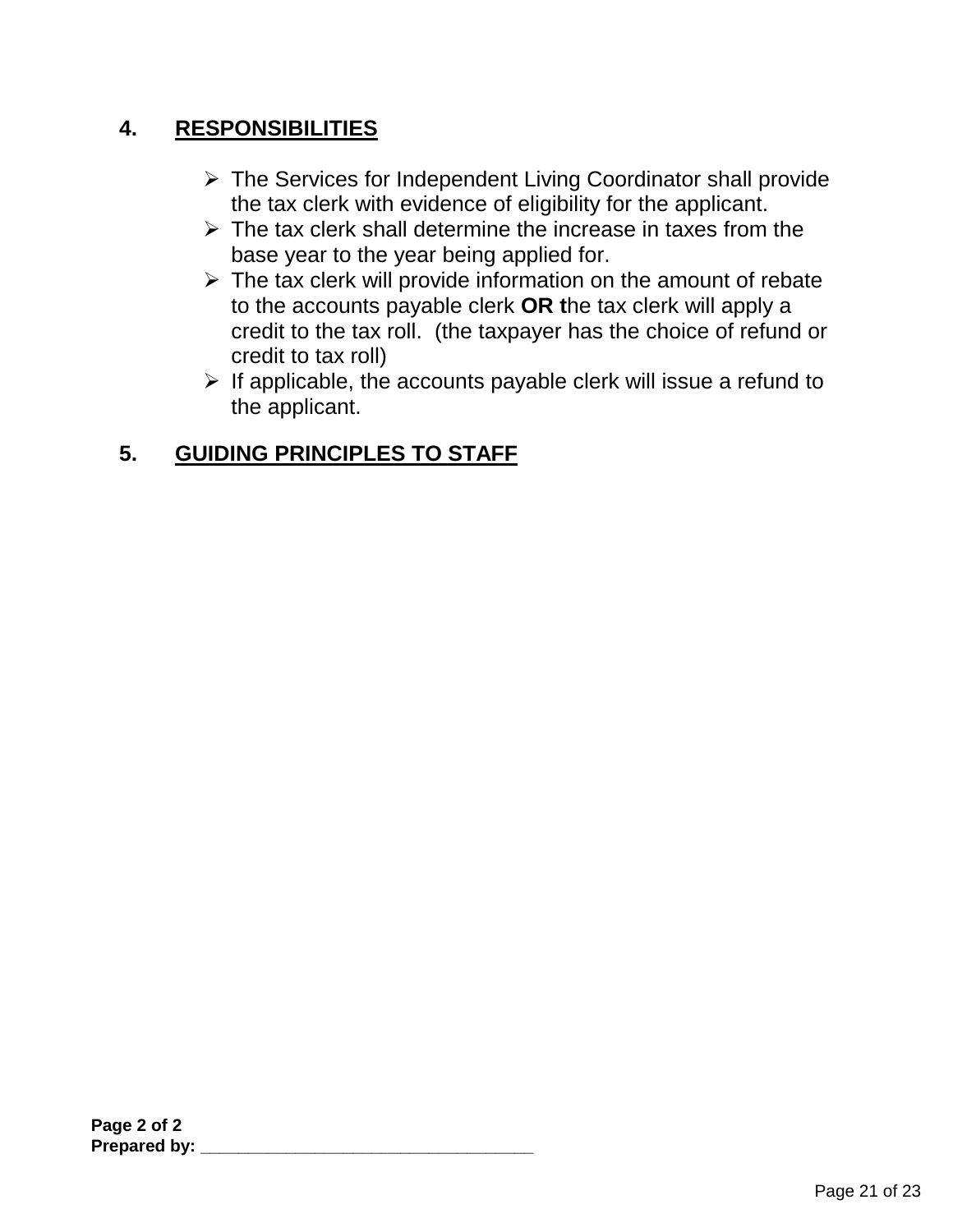

Town of Hinton COUNCIL INFORMATION PACKAGE #1 (February 17, 2016) In Advance of March 1, 2016 Regular Council Meeting

Page

## PRIORITY ITEMS

## CORRESPONDENCE & INFORMATION ITEMS

- 1. Alberta Human Services FCSS Funding 2
- 2. Global Traffic Group Distracted Driving Presentations 3-4
- 3. Hinton & District Chamber of Commerce Response Letter to 2016 Town of Hinton Budgets 5-7

## REPORTS & MINUTES FOR INFORMATION

8 - 9 1. Innovista Land Sale Information